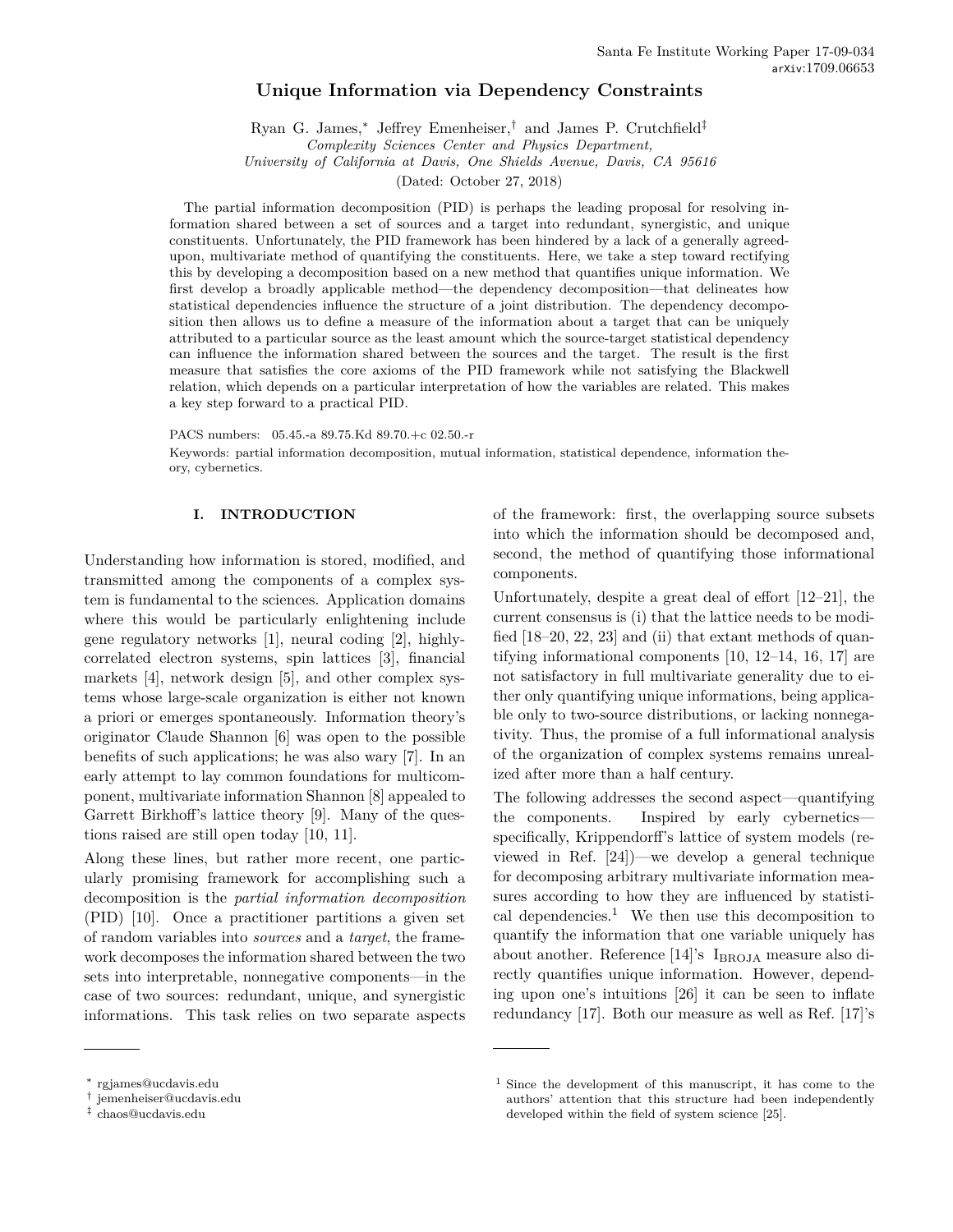Iccs take into account the joint statistics of the sources, but I<sub>ccs</sub> does so at the expense of positivity. This makes our proposal the only method of quantifying the partial information decomposition that is nonnegative, respects the source statistics, and satisfies the core axioms of the PID framework.

Our development proceeds as follows. Section II reviews the PID and Section III introduces our measure of unique information. Section IV then compares our measure to others on a variety of exemplar distributions, exploring and contrasting its behavior. Section V discusses several open conceptual issues and Section VI concludes. The development requires a working knowledge of information theory, such as found in standard texts [27–29].

#### **II. BACKGROUND**

Consider a set of *sources*  $X_0, X_1, \ldots, X_{n-1} = X_{0:n}$  and a *target Y* . <sup>2</sup> The amount of information the sources carry about the target is quantified by their mutual information:

$$
I[X_{0:n}:Y] = I[X_0, X_1, \dots, X_{n-1}:Y]
$$
  
=  $\sum p(X_{0:n}, Y) \log_2 \frac{p(X_{0:n}, Y)}{p(X_{0:n})p(Y)}$ .

The PID then assigns *shared information* to sets of source groupings such that no (inner) set is subsumed by another [10]. In this way, the PID quantifies what information about the target each of those groups has in common.

#### **A. Antichain Lattices**

The sets of groupings we consider are *antichains*:

$$
\mathcal{A}(X_{0:n}) = \left\{ \alpha \in \mathcal{P}^+(\mathcal{P}^+(X_{0:n})) : \forall s_1, s_2 \in \alpha, s_1 \not\subset s_2 \right\},\
$$

where  $\mathcal{P}^+(S) = \mathcal{P}(S) \setminus \{\emptyset\}$  denotes the set of nonempty subsets of set *S*. Antichains form a lattice [9], where one antichain  $\alpha$  is less than another  $\beta$  if each element in  $\beta$ subsumes some element of *α*:

$$
\alpha \preceq \beta \iff \forall s_1 \in \beta, \exists s_2 \in \alpha, s_2 \subseteq s_1 .
$$

Figure 1 graphically depicts antichain lattices for two and three variables. There, for brevity's sake, a dot separates



FIG. 1. Lattice of antichains for (a) two  $(X_0 \text{ and } X_1)$  and (b) three sources  $(X_0, X_1, \text{ and } X_2)$ : An antichain is represented using a dot to separate sets and sets by concatenated indices; *e.g.*,  $\{\{X_0\}, \{X_1, X_2\}\}\$ is represented  $0 \cdot 12$ .

the sets within an antichain, and the groups of sources are represented by their indices concatenated. For example,  $0 \cdot 12$  represents the antichain  $\{\{X_0\}, \{X_1, X_2\}\}.$ 

#### **B. Shared Informations**

Given the antichain lattice, one then assigns a quantity of shared or redundant information to each antichain. This should quantify the amount of information shared by each set of sources within an antichain  $\alpha$  about the target. This shared information will be denoted  $I_{\cap}[\alpha \to Y]$ . Reference [10] put forth several axioms that such a measure should follow:

**(S)** 
$$
I_{\cap}[\alpha \to Y]
$$
 is unchanged under permutations of  $\alpha$ .  
(symmetry)

- **(SR)**  $I_{\cap} [i \rightarrow Y] = I [X_i : Y].$ : *Y* ]. *(self-redundancy)*
- **(M)** For all  $\alpha \leq \beta$ ,  $I_{\cap}[\alpha \to Y] \leq I_{\cap}[\beta \to Y]$ . *(monotonicity)*

With a lattice of shared informations in hand, the *partial information*  $I_{\partial}$  [ $\alpha \rightarrow Y$ ] is defined as the Möbius inversion [9] of the shared information:

$$
I_{\cap} [\alpha \to Y] = \sum_{\beta \preceq \alpha} I_{\partial} [\beta \to Y] . \qquad (1)
$$

We further require that the following axiom hold:

**(LP)**  $I_{\partial}[\alpha \to Y] \geq 0$ . *(local positivity)* 

<sup>2</sup> We subscript the joint variable with a Python-like array-slice notation, which matches Dijkstra's argument [30].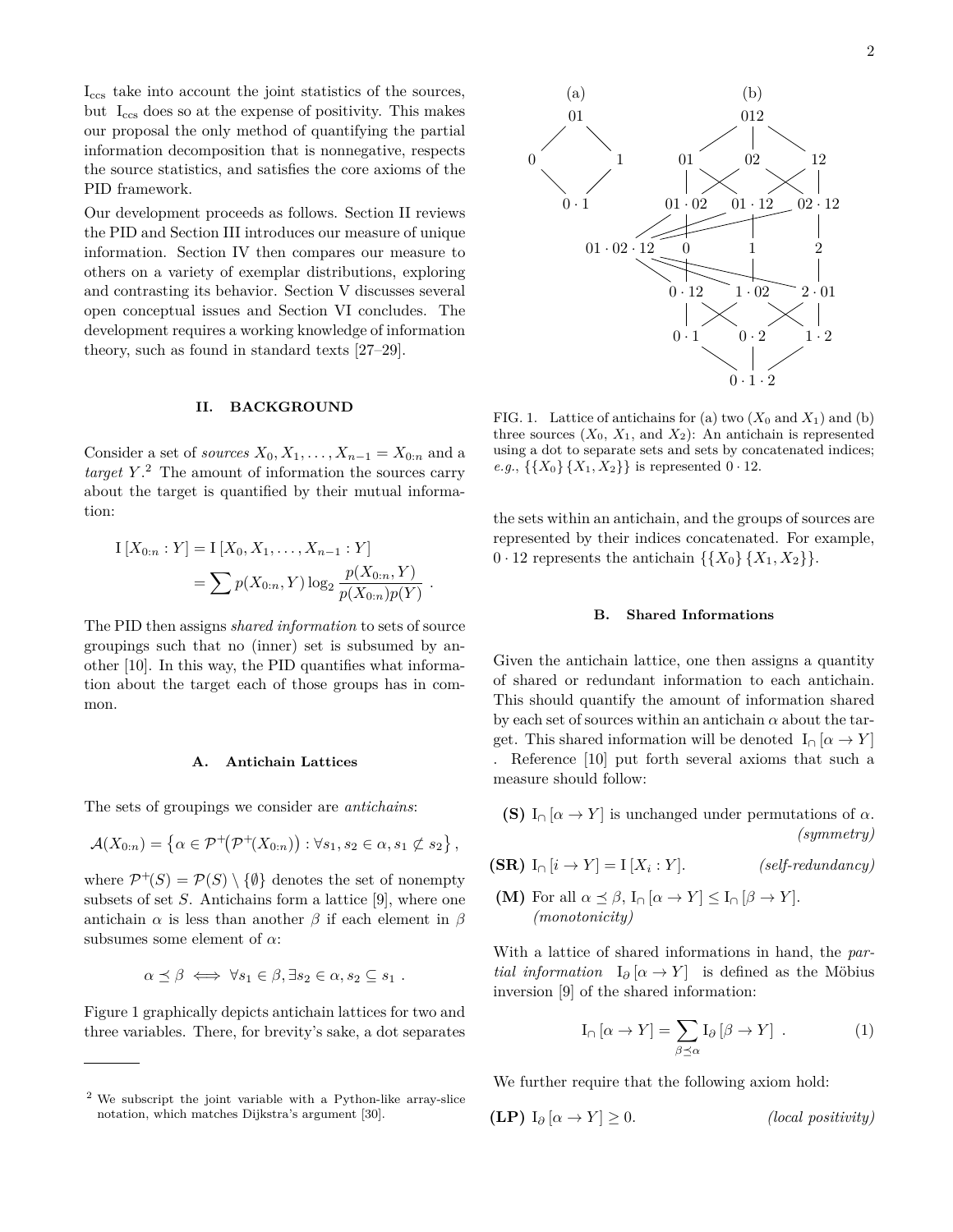This ensures that the partial information decomposition forms a partition of the sources-target mutual information and contributes to the decomposition's interpretability.

## **C. The Bivariate Case**

In the case of two inputs, the PID takes a particularly intuitive form. First, following the self-redundancy axiom **(SR)**, the sources-target mutual information decomposes into four components:

$$
I [X_0 X_1 : Y] = I_{\partial} [0 \cdot 1 \rightarrow Y] + I_{\partial} [0 \rightarrow Y]
$$
  
+ 
$$
I_{\partial} [1 \rightarrow Y] + I_{\partial} [01 \rightarrow Y], \quad (2)
$$

and, again following **(SR)**, each source-target mutual information consists of two components:

$$
I[X_0:Y] = I_{\partial}[0 \cdot 1 \to Y] + I_{\partial}[0 \to Y]
$$
 (3)

$$
I[X_1:Y] = I_{\partial} [0 \cdot 1 \to Y] + I_{\partial} [1 \to Y] . \qquad (4)
$$

The components have quite natural interpretations.  $I_{\partial}$  [0 · 1 → *Y*] is the amount of information that the two sources  $X_0$  and  $X_1$  *redundantly* carry about the target *Y*. I<sub>∂</sub> [0 → *Y*] and I<sub>∂</sub> [1 → *Y*] quantify the amount of information that sources  $X_0$  and  $X_1$ , respectively, carry *uniquely* about the target *Y*. Finally,  $I_{\partial}$  [01 → *Y*] is the amount of information that sources *X*<sup>0</sup> and *X*<sup>1</sup> *synergistically* or collectively carry about the target *Y* .

Combining the above decompositions, we see that the operational result of conditioning removes redundancy but expresses synergistic effects:

$$
I [X_0 : Y | X_1] = I [X_0 X_1 : Y] - I [X_1 : Y]
$$
  
=  $I_{\partial} [0 \to Y] + I_{\partial} [01 \to Y]$ .

Furthermore, the co-information [31] can be expressed as:

$$
I [X_0 : X_1 : Y] = I [X_0 : Y] - I [X_0 : Y | X_1]
$$
  
=  $I_{\partial} [0 \cdot 1 \rightarrow Y] - I_{\partial} [01 \rightarrow Y]$ .

This illustrates one of the PID's strengths. It explains, in a natural fashion, why the co-information can be negative. It is the difference between a distribution's redundancy and synergy.

The bivariate decomposition's four terms are constrained by the three self-redundancy constraints Eqs. (2) to (4). This leaves one degree of freedom. Generally, though not always [14], this is taken as  $I_{\partial}$  [0 · 1 → *Y*]. Therefore, specifying any component of the partial information lattice determines the entire decomposition. In the multivariate case, however, no single  $I_{\partial}$  [ $\alpha \rightarrow Y$ ] (redundancy, unique, synergistic, or otherwise), when combined with relations to standard information-theoretic quantities, will determine the remainder of the values. For this reason, one generally relies upon quantifying the  $I_{\cap}$  values to complete the decomposition via the Möbius inversion.

Finally, in the bivariate case one further axiom has been suggested [12], though not put forth in original PID:

$$
(\mathbf{Id}) \ I_{\cap} [0 \cdot 1 \to X_0 X_1] = I [X_0 : X_1] \qquad (identity)
$$

This axiom ensures that simply concatenating independent inputs does not result in redundant information. The identity axiom, though intuitive in the case of two inputs, suffers from several issues. Primarily, with three or more sources it is known to be inconsistent with local positivity **(LP)**. Furthermore, it is not clear how to extend this axiom to the multivariate case or even if it should be extended. In short, though many proposed methods of quantifying the PID satisfy the identity axiom, it is certainly not universally accepted.

## **D. Extant Methods**

Several methods can be easily set aside—  $I_{mmi}$  [18],  $I_{\wedge}$ [16], and  $I_{\downarrow}$  [13, 18]—as suffering from significant drawbacks.  $I_{mmi}$  necessarily assigns a zero value to at least one of the unique informations, doing so by dictating that whichever source shares the least amount of information with the target, it does so entirely redundantly with the other sources.  $I_{\wedge}$  is based on the Gács-Körner common information. And, so it is insensitive to any sort of statistical correlation that is not a common random variable. I<sup>↓</sup> quantifies unique information from each source directly using an upper bound on the secret key agreement rate [32], but in a way that leads to inconsistent redundancy and synergy values.

Now, we can turn to describe the four primary existing methods for quantifying the PID.  $I_{\min}$ , the first measure proposed [10], quantifies the average least information the individual sources have about each target value. It has been criticized [12, 13] for its behavior in certain situations. For example, when the target simply concatenates two independent bit-sources, it decomposes those two bits into one bit of redundancy and one of synergy. This is in stark contrast to the more intuitive view that the target contains two bits of unique information—one from each source.

Iproj quantifies shared information using information geometry [12]. Due to its foundation relying on the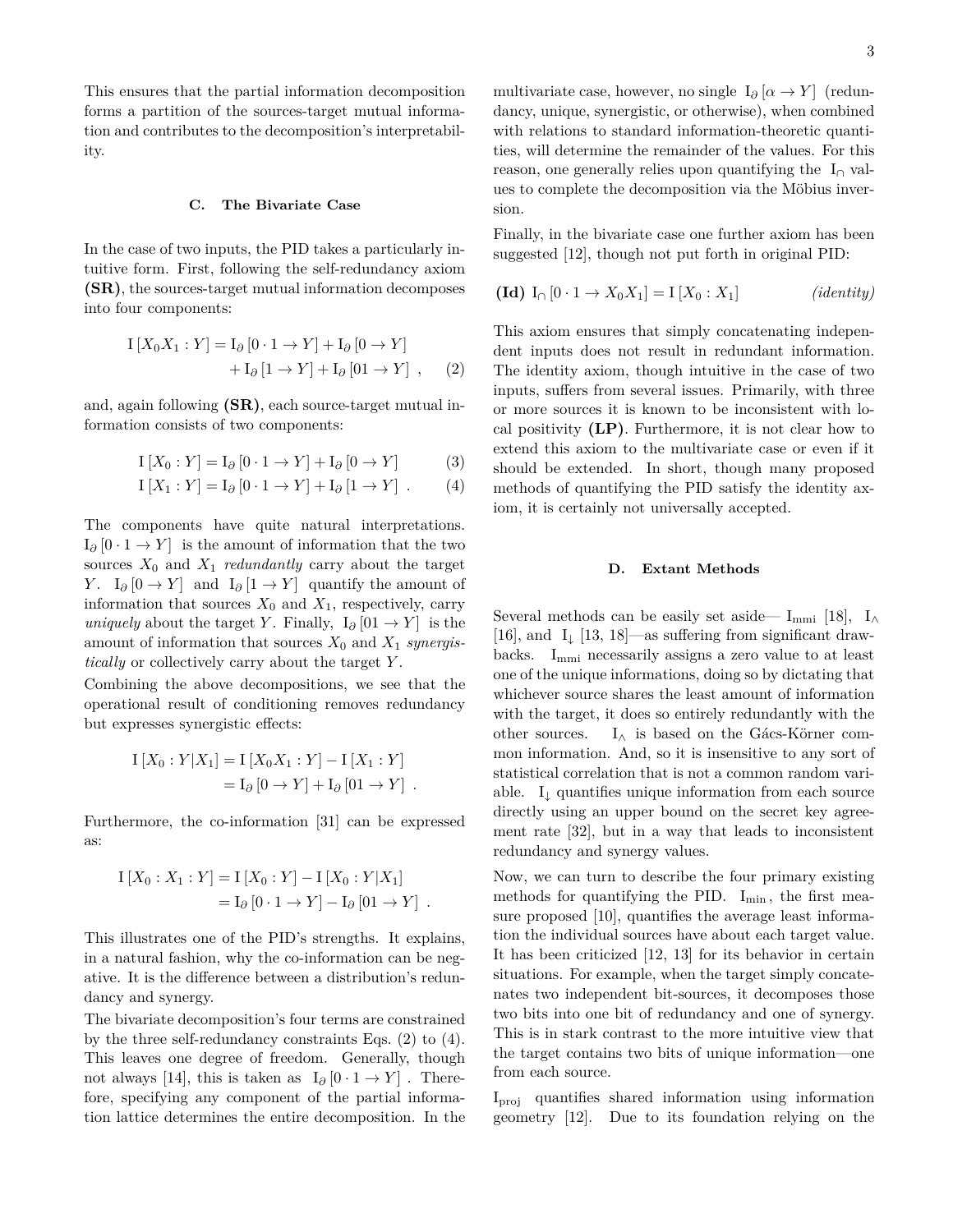Kullback-Leibler divergence, however, it does not naturally generalize to measuring the shared information in antichains of size three or greater.

IBROJA attempts to quantify unique information [14], as does our approach. It does this by finding the minimum  $I[X_i:Y|X_{0:n\setminus i}]$  over all distributions that preserve source-target marginal distributions. (The random variable set  $X_{0:n}\n\backslash i$ , excludes variable  $X_i$ .) Depending on one's perspective on the roles of source and target variables, however, IBROJA can be seen to artificially correlate the sources and thereby overestimate redundancy [17, 26]. This leads the measure to quantify identical, though independent, source-target channels as fully redundant. Furthermore, as a measure of unique information, it cannot completely quantify the partial information lattice when the number of sources exceeds two.

Finally,  $I_{ccs}$  quantifies redundant information by aggregating the pointwise coinformation terms whose signs agree with the signs of all the source-target marginal pointwise mutual informations [17]. This measure seems to avoid the issue used to criticize  $I_{\min}$ , that of capturing the "same quantity" rather than the "same information". Further, it respects the source statistics unlike  $I_{\text{BROJA}}$ . Notably, it can be applied to antichains of any size. Unfortunately, it does so incurring the expense of negativity, though one can argue that this is an accurate assessment of information architecture.

With these measures, their approaches, and their limitations in mind, we now turn to defining our measure of unique information.

### **III. UNIQUE INFORMATION**

We now propose a method to quantify partial information based on terms of the form  $I_{\partial}$  [*i* → *Y*]—that is, the unique information. We begin by discussing the notion of *dependencies* and how to quantify their influence on information measures. We then adapt this to quantify how source-target dependencies influence the sourcestarget mutual information. Our measure defines unique information  $I_{\partial}$  [*i* → *Y*] as the least amount that the  $X_i$ <sup>*Y*</sup> dependency can influence the shared information  $I[X_{0:n}:Y]$ .

#### **A. Constraint Lattice**

We begin by defining the *constraint lattice*  $\mathcal{L}(\Sigma)$ , a lattice of sets of subsets of variables. These subsets of variables are antichains, as in the partial information lattice, but are further constrained and endowed with a different ordering. Specifically, given a set of variables  $\Sigma = \{X_0, X_1, \ldots\}$ , a *constraint*  $\gamma$  is a nonempty subset of Σ. And, a *constraint set σ* is a set of constraints that form an antichain on Σ and whose union covers Σ; they are *antichain covers* [9]. Concretely,  $\sigma \in \mathcal{P}^+(\mathcal{P}^+(\Sigma))$  such that, for all  $\gamma_1, \gamma_2 \in \sigma, \gamma_1 \nsubseteq \gamma_2$  and  $\bigcup \sigma = \Sigma$ . The constraint sets are required to be covers since we are not concerned with each individual variable's distribution, rather we are concerned with how the variables are related. We refer to these variable sets as constraints since we work with families of distributions for which marginal distributions over the variable sets are held fixed.

There is a natural partial order  $\sigma_1 \preceq \sigma_2$  over constraint sets:

$$
\sigma_1 \preceq \sigma_2 \iff \forall \gamma_1 \in \sigma_1, \exists \gamma_2 \in \sigma_2, \gamma_1 \subseteq \gamma_2 .
$$

Note that this relation is somewhat dual to that in the PID and, furthermore, that the set of antichain covers is a subset of all antichains. The lattice  $\mathcal{L}(\Sigma)$  induced by the partial order on  $\Sigma = \{X, Y, Z\}$  is displayed in Fig. 2. The intuition going forward is that each node (antichain) in the lattice represents a set of constraints on marginal distributions and the constraints at one level imply those lower in the lattice.

### **B. Quantifying Dependencies**

To quantify how each constraint set influences a distribution *p*, we associate a maximum entropy distribution with each constraint set  $\sigma$  in the lattice. Specifically, consider the set  $\Delta_p(\sigma)$  of distributions that match marginals in  $\sigma$  with  $p$ :

$$
\Delta_p(\sigma) = \{ q : p(\gamma) = q(\gamma), \ \gamma \in \sigma \} . \tag{5}
$$

To each constraint set  $\sigma$  we associate the distribution in  $\Delta_p(\sigma)$  with maximal Shannon entropy:

$$
p_{\sigma} = \arg \max \{ H [q] : q \in \Delta_p(\sigma) \} . \tag{6}
$$

This distribution includes no additional statistical structure beyond that constrained by  $\sigma$  [33].

When an information measure, such as the mutual information, is computed relative to the maximum entropy distribution  $p_{\sigma}$ , we subscript it with the constraint  $\sigma$ . For example, the mutual information between the joint variable *XY* and the variable *Z* relative the the maximum entropy distribution satisfying the constraint *XY* : *Y Z* is denoted  $I_{XY:YZ}$  [*XY* : *Z*].

Given this lattice of maximum entropy distributions, we can then compute any multivariate information measure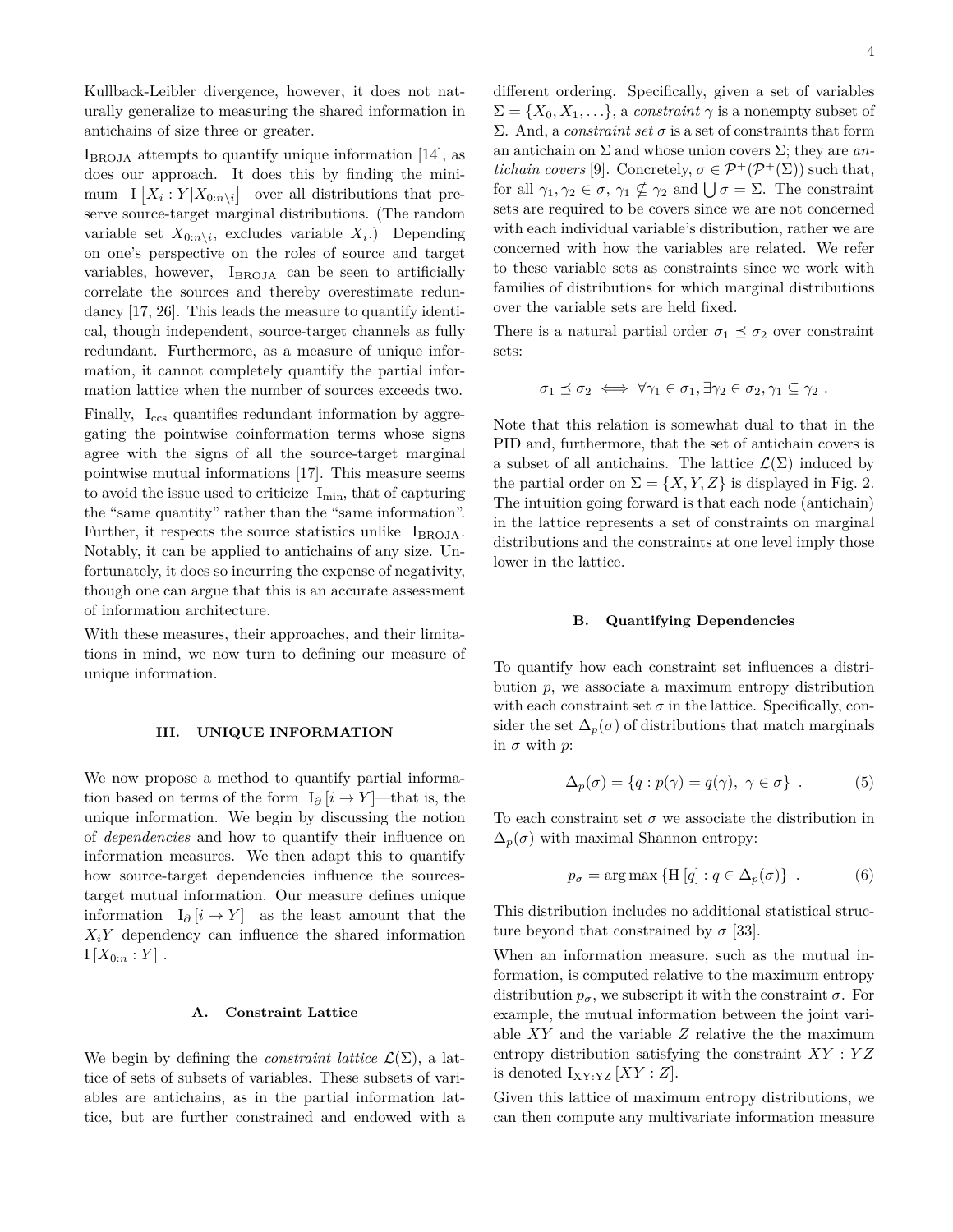

FIG. 2. Constraint lattice of three random variables *X*, *Y* , and *Z*. Blue edges (a, e, g, l) correspond to adding constraint *XY* , green (b, d, i, k) to adding *XZ*, and red (c, f, h, j) to adding *Y Z*.

on those distributions and analyze how its value changes moving across the lattice. Moves here correspond to adding or subtracting dependencies. We call the lattice of information measures applied to the maximum entropy distributions the *dependency structure* of distribution *p*.

The dependency structure of a distribution is a broadly applicable and robust method for analyzing how the structure of a distribution affects its information content. It is effectively a partial order on a multiverse associated with *p*: Consider every possible alternative universe in which select statistical dependencies are removed from *p*. It allows each dependency to be studied in the context of other dependencies, leading to a vastly more nuanced view of the interactions among *p*'s variables. We believe it will form the basis for a wide variety of informationtheoretic dependency analyses in the future.

We note that this dependency structure was independently announced [34] after a preprint (arxiv.org:1609.01233) of the present work appeared. There, dependency structure minimizes the Kullback-Leibler divergence, which is known to be equivalent to our maximum entropy approach [35]. A decomposition of total correlation  $\sum_j$  H  $[X_i]$  – H  $[X_1, \ldots, X_n]$  was studied that, in the case of three variables, amounts to decomposing each conditional mutual information into two components:  $e.g., I[X:Y|Z] = D_{KL}[XY:XZ:YZ | XZ:YZ]$  $D_{KL} [XYZ \mid \big| XY : XZ : YZ],$  where the latter is the third-order connected information [36] and  $D_{KL}$  [*P* || *Q*] is the Kullback-Liebler divergence [27]. In contrast to a lattice decomposition of total correlations, the primary contribution here applies any desired information measure to each node in the dependency structure. This leads to a vast array of possible analyses.

As an example, consider the problem of determining "causal pathways" in a network [37, 38].<sup>3</sup> Given two paths between two network nodes, say  $A \rightarrow B \rightarrow C$ and  $A \rightarrow B' \rightarrow C$ , one would like to determine through which pathway *A*'s behavior most strongly influences *C*. This pathway is termed the causal pathway. Naïvely, one might assume that the pathway whose links are strongest is the more influential pathway or that it is the pathway maximizing a multivariate information measure. Consider, however, the case where *A* strongly influences one aspect of *B* while another, independent aspect of *B* strongly influences *C*. Here, *A* would have no influence whatsoever upon *C* in spite of the strong individual links. Our dependency structure, in contrast, would easily detect this via  $I_{AB:BC}[A:C] = 0$ , which quantifies exactly how much *A* and *C* are correlated through the pathway  $A \rightarrow B \rightarrow C$ . In this fashion, determining causal pathways in networks becomes straightforward: For each potential pathway, consider the constraint consisting of all its links and evaluate the influence measure of choice (time-delayed mutual information, transfer entropy, or similar) between the beginning and end of the pathway. The value indicates the pathway's strength as quantified by the chosen measure (and whose interpretation is dependent on the chosen measure). While this example does not use the full dependency structure, it does demonstrate the usefulness of considering information measures in the context of only specific dependencies. Furthermore, there exist other information-based methods of determining causal pathways [37], however this provides a novel and independent method of doing so.

Another application is the determination of drug interactions. Given a dataset of responses to a variety of drugs, one would like to determine which subsets of drugs interact with one another. One method of doing so would be to construct the dependency structure, quantifying each node with the entropy. Then, the lowest node in the lattice whose entropy is "close enough" (as determined by context) to that of the true distribution contains the minimal set of constraints that give rise to the full structure of the true distribution. That minimal set of constraints determines the subset of variables that are necessarily interacting. Note that this is an application of reconstructability analysis [25] and does not use the flexibility of employing a variety of information measures on the lattice.

<sup>3</sup> The term "causal" here is unfortunate, due to the great deal of debate on determining causality without intervention [39].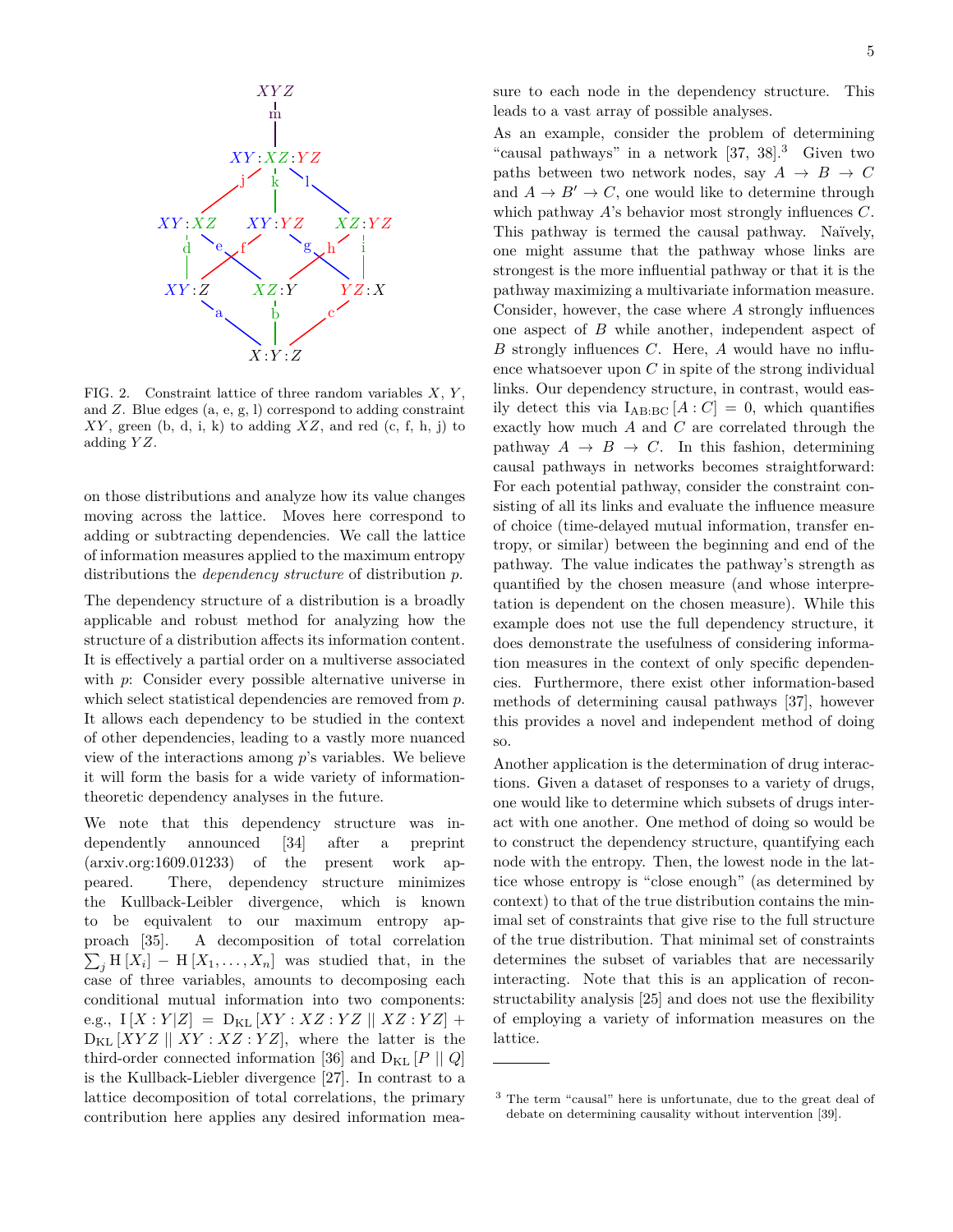#### **C. Quantifying Unique Information**

To measure the unique information that a source—say,  $X_0$ —has about the target *Y*, we use the dependency decomposition constructed from the mutual information between sources and the target. Consider further the lattice edges that correspond to the addition of a particular constraint:

$$
E(\gamma) = \{(\sigma_1, \sigma_2) \in \mathcal{L} : \gamma \in \sigma_1, \gamma \notin \sigma_2\}.
$$

For example, in Fig. 2's constraint lattice *E*(*XY* ) consists of the following edges: (*XY* :*Z, X* :*Y* :*Z*), (*XY* :*XZ, XZ* : *Y* ), (*XY* : *Y Z, Y Z* : *X*), and (*XY* : *XZ* : *Y Z, XZ* : *Y Z*). These edges—labeled *a*, *d*, *g*, and *l*—are colored blue there. We denote a change in information measure along edge  $(\sigma_1, \sigma_2)$  by  $\Delta_{\sigma_2}^{\sigma_1}$ . For example,  $\Delta_{\sigma_2}^{\sigma_1} I [XY : Z] =$  $I_{\sigma_1}[XY:Z] - I_{\sigma_2}[XY:Z].$ 

Our measure  $I_{dep}[i \rightarrow Y]$  of *unique information* from variable  $X_i$  to the target  $Y$  is then defined using the lattice  $\mathcal{L}(X_i, Y, X_{0:n \setminus i})$ :

$$
I_{\text{dep}}[i \rightarrow Y] = \min_{(\sigma_1, \sigma_2) \in E(X_iY)} \left\{ \Delta_{\sigma_2}^{\sigma_1} I [X_{0:n} : Y] \right\}
$$
  
= 
$$
\min \begin{cases} I_{X_iY:X_{0:n\backslash i}Y} [X_i : Y | X_{0:n\backslash i}] \\ I_{X_iX_{0:n\backslash i} : X_iY:X_{0:n\backslash i}Y} [X_i : Y | X_{0:n\backslash i}] \end{cases}.
$$

That is, the information learned uniquely from  $X_i$  is the least change in sources-target mutual information among all the edges that involve the addition of the  $X_iY$  constraint. Due to information-theoretic constraints (see Appendix A), the edge difference achieving the minimum must be one of either  $I_{X_i Y : X_{0:n \setminus i} Y} [X_i : Y | X_{0:n \setminus i}]$  or  $I_{X_iX_{0:n\setminus i}:X_iY:X_{0:n\setminus i}Y}$  [ $X_i:Y|X_{0:n\setminus i}$ ]. This latter quantity arises in directed reconstructability analysis [25], where it has an interpretation similar to unique information. It would not, however, result in a PID that satisfied **(LP)**; though, when combined as above with the first quantity, local positivity is preserved. In the case of bivariate inputs, this measure of unique information results in a decomposition that satisfies **(S)**, **(SR)** (by construction), **(M)**, **(LP)**, and **(Id)**, as shown in Appendix C. In the case of multivariate inputs, satisfying **(Id)** implies that  $(LP)$  is not satisfied. Further, it is not clear whether  $I_{dep}$ satisfies **(M)**.

With a measure of unique information in hand, we now need only describe how to determine the partial information lattice. In the bivariate sources case, this is straightforward: self-redundancy **(SR)**, the unique partial information values, and the Möbius inversion Eq. (1) complete the lattice. In the multivariate case, completion is not generally possible. That said, in many relatively simple cases combining monotonicity **(M)**, self-redundancy

| SUM                               | PNT. UNQ.                                                     |  |  |
|-----------------------------------|---------------------------------------------------------------|--|--|
| $X_0$ $X_1$ $Y$ $Pr$              | $X_0$ $X_1$ $Y$ Pr                                            |  |  |
| $\overline{0}$<br>$0 \t 0 \t 1/4$ | $1 \t1 \t1/4$<br>$\overline{0}$                               |  |  |
| $\boldsymbol{0}$<br>$1 \t1 \t1/4$ | $0 \t1 \t1/4$<br>$\mathbf{1}$                                 |  |  |
| $1 \t 0 \t 1 \t 1/4$              | $0 \t2 \t2 \t1/4$                                             |  |  |
| $\mathbf{1}$<br>$1 \t2 \t1/4$     | $0 \t2 \t1/4$<br>$2^{\circ}$                                  |  |  |
|                                   |                                                               |  |  |
| <b>BOOM</b>                       | REDUCED $\text{OR}(p)$                                        |  |  |
| $X_0$ $X_1$ $Y$ $Pr$              | $X_0$ $X_1$ $Y$<br>Pr                                         |  |  |
| $0 \t 0 \t 1 \t 1/6$              | $\overline{0}$<br>0<br>$\theta$                               |  |  |
| $0 \t2 \t1/6$<br>$\boldsymbol{0}$ | $\frac{1}{2}$<br>$\frac{p}{4}$<br>$0\quad1$<br>$\overline{0}$ |  |  |

0 1 1 (1−*p*)*/*<sup>4</sup> 1 0 1 (1−*p*)*/*<sup>4</sup> 1 1 1 *<sup>p</sup>/*<sup>4</sup>

 $X_0$   $X_1$ 0 0

> $\begin{array}{ccc} 0 & 2 & 0 & 1/6 \\ 1 & 2 & 1 & 1/6 \end{array}$ 1 2 1 <sup>1</sup>*/*<sup>6</sup> 2 0 2 <sup>1</sup>*/*<sup>6</sup> 2 1 2 <sup>1</sup>*/*<sup>6</sup>

FIG. 3. Four distributions of interest: Sum is constructed with  $X_0$ ,  $X_1$  as independent binary variables while *Y* is their sum. PNT. UNQ. is from Ref. [41]. BOOM was found through a numeric search for distributions satisfying certain properties; namely, that  $I_{proj}$  and  $I_{BROJA}$  differ. REDUCED OR is adapted from Ref. [17].

**(SR)**, the unique values, and a few heuristics allow the lattice to be determined. Though, due to  $I_{\text{dep}}$  satisfying the identity axiom such values may violate local positivity. The heuristics include using the Möbius inversion on a subset of the lattice as a linear constraint. Several techniques such as this are implemented in the Python information theory package dit [40].

## **IV. EXAMPLES & COMPARISONS**

We now demonstrate the behavior of our measure  $I_{\text{dep}}$ on a variety of source-target examples. In simple cases— RDN, SYN, COPY  $[13]$ — I<sub>dep</sub> agrees with I<sub>proj</sub>, I<sub>BROJA</sub> , and  $I_{\text{ccs}}$ . There are, however, distributions where  $I_{\text{dep}}$ differs from the rest. We concentrate on those.

Consider the REDUCED  $OR(0)$  and SUM distributions [17] in Fig. 3. For these  $I_{\text{min}}$ ,  $I_{\text{proj}}$ , and  $I_{\text{BROJA}}$ all compute no unique information. Reference [17] provides an argument based on game theory that the channels  $X_0 \Rightarrow Y$  and  $X_1 \Rightarrow Y$  being identical (a special case of the Blackwell property **(BP)** [23]) does not imply that unique information must vanish. Specifically, the argument goes, the optimization performed in computing IBROJA *artificially correlates* the sources, though this interpretation is dependent upon the perspective one takes when considering the PID [26]. One can interpret this as a sign that redundancy is being overestimated.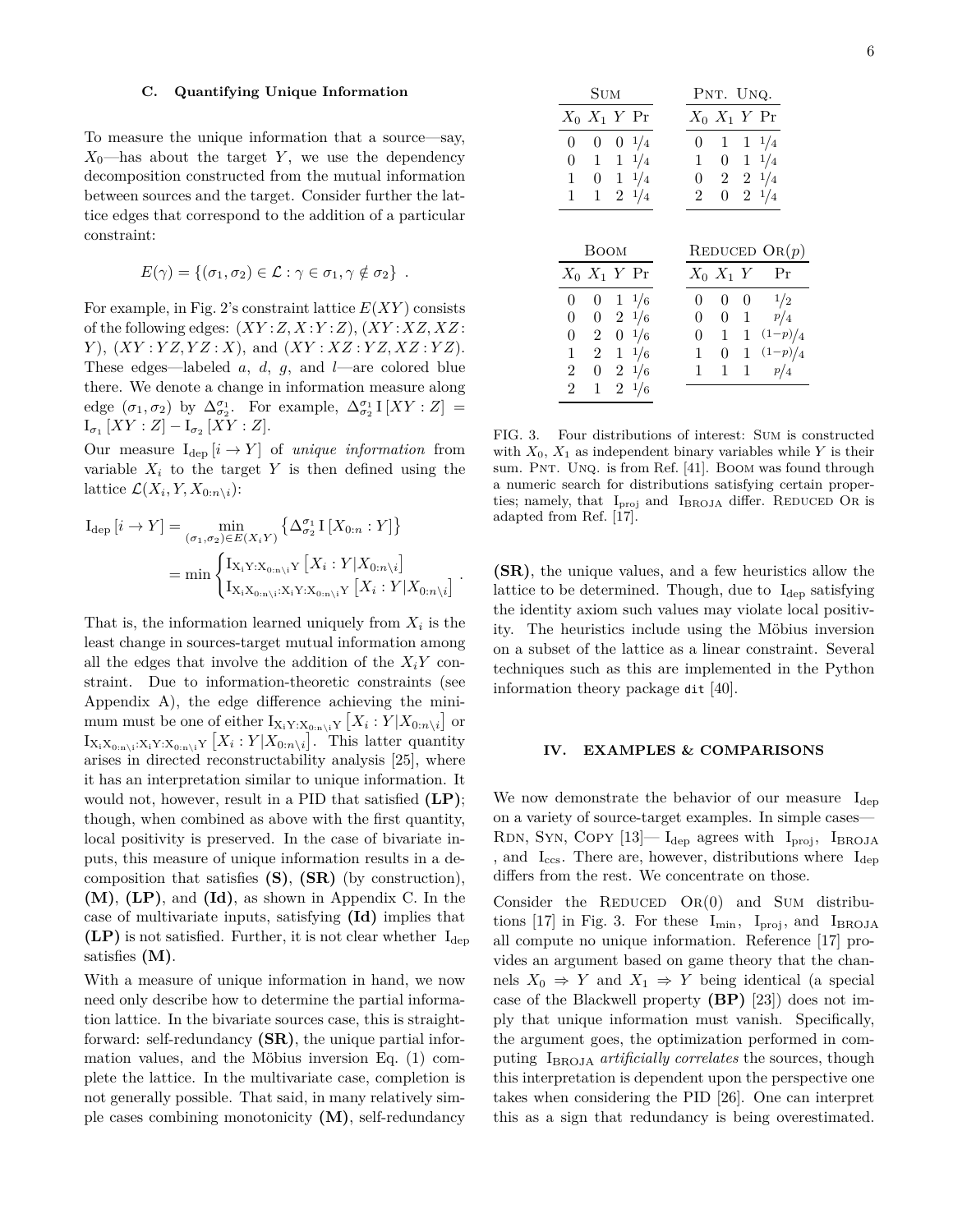|            | д                           | $I_{\min}$ | $l_{\text{proj}}$ | $I_{BROJA}$ | $\rm I_{\rm ccs}$ | $I_{dep}$      |
|------------|-----------------------------|------------|-------------------|-------------|-------------------|----------------|
| <b>NUS</b> | 01                          | 1          | 1                 | 1           | 1/2               | 0.68872        |
|            | $\left( \right)$            |            | O                 | 0           | '2                | 0.31128        |
|            |                             |            |                   | 0           | ′2                | 0.31128        |
|            | $\cdot\,1$<br>0             | 1/2        | $\frac{1}{2}$     | 1/2         |                   | 0.18872        |
| UNQ.       | 01                          | 1/2        | 1/2               | 1/2         |                   | 1/4            |
|            | $\mathbf{0}$                |            |                   |             | $^{1/2}$          | $\overline{4}$ |
|            |                             |            |                   | O           | '2                | 1/4            |
| PNT.       | $\cdot$ 1<br>$\overline{0}$ | 1/2        | 1/2               | 1/2         |                   | $\overline{4}$ |
| BOOM       | 01                          |            | 0.29248 0.29248   | 0.12581     | 0.12581 0.08781   |                |
|            | 0                           | 1/6        | 1/6               | 1/3         | 1/3               | 0.37133        |
|            |                             | $\epsilon$ | $^{1/6}$          | $^{1/3}$    | $^{1/3}$          | 0.37133        |
|            |                             | $^{\rm 2}$ | 2                 | ΄3          | ′3                | ${0.29533}$    |

TABLE I. Partial information decomposition of the Sum, PNT. UNQ., and BOOM distributions.

In these instances,  $I_{dep}$  qualitatively agrees with  $I_{ccs}$ , though they differ somewhat quantitatively. See Table I for the exact values.

Reference [14] proves that  $I_{\text{proj}}$  and  $I_{\text{BROJA}}$  are distinct measures. The only example produced, though, is the somewhat opaque SUMMED DICE distribution. Here, we offer Boom found in Fig. 3 as a more concrete example to draw out such differences.<sup>4</sup> Table I gives the measures' decomposition values. Interestingly, I<sub>min</sub> agrees with  $I_{\text{proj}}$ , while  $I_{\text{ccs}}$  agrees with  $I_{\text{BROJA}}$ .  $I_{\text{dep}}$ , however, is distinct. All measures assign nonzero values to all four partial informations. Thus, it is not clear if any particular method is superior in this case.

Finally, consider the parametrized REDUCED  $\text{OR}(p)$  distribution, given in Fig. 3. Figure 4 graphs this distribution's decomposition for all measures.  $I_{\text{min}}$ ,  $I_{\text{proj}}$ , and IBROJA all produce the same decomposition as a function of  $p$ .  $I_{ccs}$  and  $I_{dep}$  differ from those three and each other.  $I_{\text{min}}$ 's,  $I_{\text{proj}}$ 's, and  $I_{\text{BROJA}}$ 's evaluation of redundant and unique information is invariant with *p*. And, in the cases of  $I_{\text{proj}}$  and  $I_{\text{BROJA}}$  this is due to the source-target marginals being invariant with respect to  $p$  [14]. We next argue that  $I_{dep}$ 's decomposition—and specifically the "kink" observed—is both intuitive and reasonable.

Generically, the source-target channels "overlap" independent of *p*, so there is some invariant component to the redundancy. Furthermore, consider the form of some conditional distributions when the sources are '0': the distribution  $Pr(Y) = \{0: \frac{1}{2}, 1: \frac{1}{2}\},$  while



FIG. 4. Partial information decomposition of REDUCED  $OR(p)$  as a function of *p*: The  $I_{dep}$  decomposition shows an abrupt change in character at  $p = \frac{1}{2}$ , corresponding to independent source-target channels switching from *underestimating* the target distribution to *overestimating*. Under I<sub>BROJA</sub> (and  $I_{\text{min}}$  and  $I_{\text{proj}}$ ), the redundant and unique components do not vary since the source-target marginals are invariant with *p*. The  $I_{\text{ccs}}$  decomposition exhibits two *p* values of nonsmoothness, each corresponds to a change in sign of a coinformation component.

 $Pr(Y|X_0 = 0) = Pr(Y|X_1 = 0) = \{0: 2/3, 1: 1/3\}.$  Finally,  $Pr(Y|X_0X_1 = 00) = \{0: \frac{2}{2+p}, 1: \frac{p}{2+p}\}.$  The source-target channels are independent of *p*, but the joint sources-target channel depends upon it.

Consider the case of the two channels,  $X_0 \Rightarrow Y$  and  $X_1 \Rightarrow Y$ , operating and independently influencing the value of *Y*. Observation that  $X_0 = 0$  takes  $Pr(Y = 0) =$  $1/2$  to Pr  $(Y = 0) = \frac{2}{3}$  factor of  $\frac{4}{3}$  larger, and similarly for  $X_1 = 0$ . Together, one would then observe that  $Pr(Y'|X_0X_1 = 00) = \{0: 4/5, 1: 1/5\}$ . That is, each channel "pushes"  $Pr(Y = 0)$  <sup>4</sup>/<sub>3</sub> of the way from '0' toward '1'. This independent "pushing" occurs exactly at  $p = \frac{1}{2}$ . For  $p \geq \frac{1}{2}$ , this independence assumption *overestimates* the probability of  $Y = 0$ . That is, there is additional redundancy between the two channels. For  $p \leq 1/2$ , the "pushes" from the two channels do not account for the true probability of  $Y = 0$ . That is, synergistic effects occur. Idep cleanly reveals both of these features, while  $I_{\text{min}}$ ,  $I_{\text{proj}}$ , and  $I_{\text{BROJA}}$  miss them and  $I_{\text{ccs}}$ 's multiple kinks makes it appear oversensitive.

<sup>4</sup> Although, it is not hard to find a simpler example. See the dit [40] documentation for another: http://docs.dit.io/en/latest/ measures/pid.html#and-are-distinct.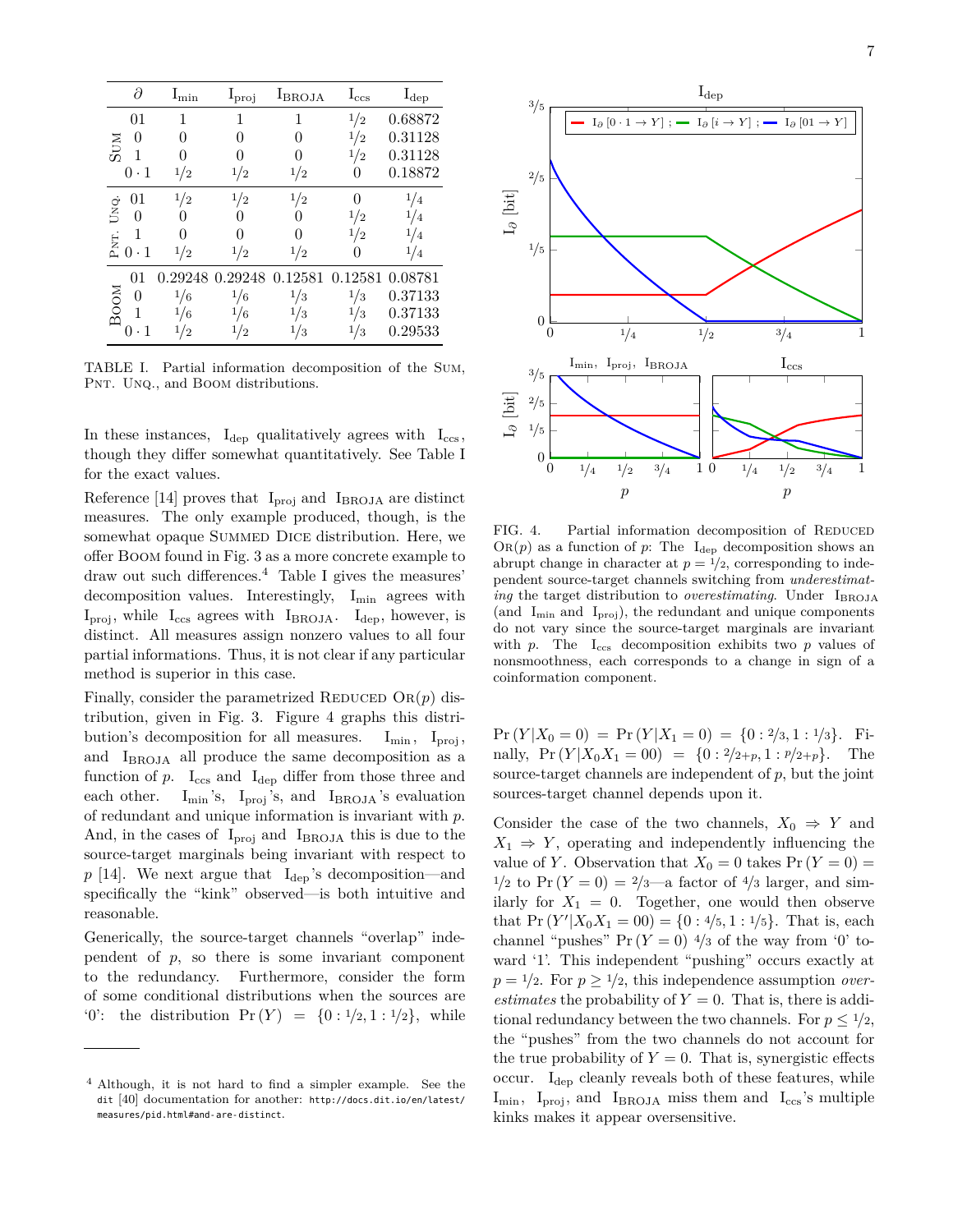## **V. DISCUSSION**

We next describe several strengths of our  $I_{dep}$  measure when interpreting the behavior of the sources-target mapping channel. The PID applied to a joint distribution naturally depends on selecting which variables are considered sources and which target. In some cases—the RDN and SYN distributions of Ref. [13]—the values of redundancy and synergy are independent of these choices and, in a sense, can be seen as a property of the joint distribution itself. In other cases—the And distribution of Ref. [13]—the values of redundancy and synergy are not readily apparent in the joint distribution. The concept of mechanistic redundancy—the existence of redundancy in spite of independent sources—is a manifestation of this. What we term nonholistic synergy—synergy in the PID that does not arise from necessarily three-way interactions (that is, the third-order connected information [36]) in the distribution—is also due to the choice of sources and target. We next discuss how the dependency decomposition and  $I_{\text{dep}}$  shed new insight into mechanistic redundancy and nonholistic synergy.

There are two aspects of the PID that do not directly reflect properties of the joint distribution, but rather are determined by which variables are selected as sources and which the target. The first involves redundancy, where two sources may be independent but redundantly influence the target. The second involves synergy, where there may be a lack of information at the triadic level of threeway interdependency, yet the sources collectively influence the target. The dependency decomposition and  $I_{\text{dep}}$ make these phenomena explicit.

### **A. Source versus Mechanistic Redundancy**

An interesting concept within the PID domain is that of *mechanistic redundancy* [12]. In its simplest form, this is existence of redundant information when the sources are independent. The AND distribution given in Table II is a prototype for this phenomenon. Though the two sources  $X_0$  and  $X_1$  are independent, all methods of quantifying partial information ascribe nonzero redundancy to this distribution. Through the lens of  $I_{dep}$ , this occurs when the edge labeled l in Fig. 5 exceeds edge quantity  $b-i = c-h$ . This means that the channels  $X_0 \Rightarrow Y$  and  $X_1 \Rightarrow Y$  are similar, so that when constraining just these two marginals the maximum entropy distribution artificially correlates the two sources. This artificial correlation must then be broken when constraining the sources' marginal  $X_0X_1$ , leading to conditional dependence. (Section V B below draws out this implication.)

|             |                   |                   | AND                                     |               |                 |
|-------------|-------------------|-------------------|-----------------------------------------|---------------|-----------------|
|             |                   |                   | $X_0$ $X_1$ Y Pr                        |               |                 |
|             |                   | 0                 | $0 \frac{1}{4}$<br>$\theta$             |               |                 |
|             |                   | 0                 | $1 \t 0 \t 1/4$                         |               |                 |
|             |                   |                   | $0 \frac{1}{4}$<br>0                    |               |                 |
|             |                   |                   | $1 \frac{1}{4}$<br>1                    |               |                 |
| AND         | $\rm I_{\rm min}$ | $I_{\text{proj}}$ | $I_{BROJA}$                             | $I_{\rm ccs}$ | $I_{dep}$       |
| 01          | 1/2               | 1/2               | 1/2                                     |               | 0.29248 0.27043 |
| $\theta$    | 0                 |                   | $\Omega$                                |               | 0.20752 0.22957 |
| -1          | 0                 | $\Omega$          | $\Omega$                                |               | 0.20752 0.22957 |
| $0 \cdot 1$ |                   |                   | 0.31128 0.31128 0.31128 0.10376 0.08170 |               |                 |

TABLE II. And distribution exemplifies both mechanistic redundancy and nonholistic synergy.

Mechanistic redundancy is closely tied to the concept of *target monotonicity* [23]:

(TM) 
$$
I_{\cap}[X_0 \cdot X_1 \to Y] \ge I_{\cap}[X_0 \cdot X_1 \to f(Y)]
$$
.  
(target monotonicity)

Said colloquially, taking a function of the target cannot increase redundancy. However, one of the following three properties of a partial information measure must be false:

- 1. I<sub>o</sub>  $[X_0 \cdot X_1 \to (X_0 X_1)] = 0$ ,
- 2. The possibility of mechanistic redundancy, or
- 3. Target monotonicity.

In effect, any given method of quantifying the PID cannot simultaneously assign zero redundancy to the "two-bit copy" distribution, allow mechanistic redundancy, and obey target monotonicity. I<sub>dep</sub> does not satisfy (TM). Reference [23] demonstrated a general construction that maps a redundancy measure not satisfying **(TM)** to one that does, in the process violating property Item 1 above.

#### **B. Holistic versus Nonholistic Synergy**

A notion somewhat complementary to mechanistic redundancy is nonholistic synergy. Holistic synergy, or the third-order connected information [36], is the difference  $H[X_0X_1Y] - H_{X_0X_1:X_0Y:X_1Y}[X_0X_1Y]$ . This quantifies the amount of structure in the distribution that is only constrained by the full triadic probability distribution, not any subsets of marginals. This quantity appears as the edge labeled m in Fig. 5. Nonholistic synergy, on the other hand, is synergy that exists purely from the bivariate relationships within the distribution. This appears as  $k - \min\{b, i, k\} = j - \min\{c, h, j\}$  in Fig. 5. This quantity has a natural interpretation: how much does the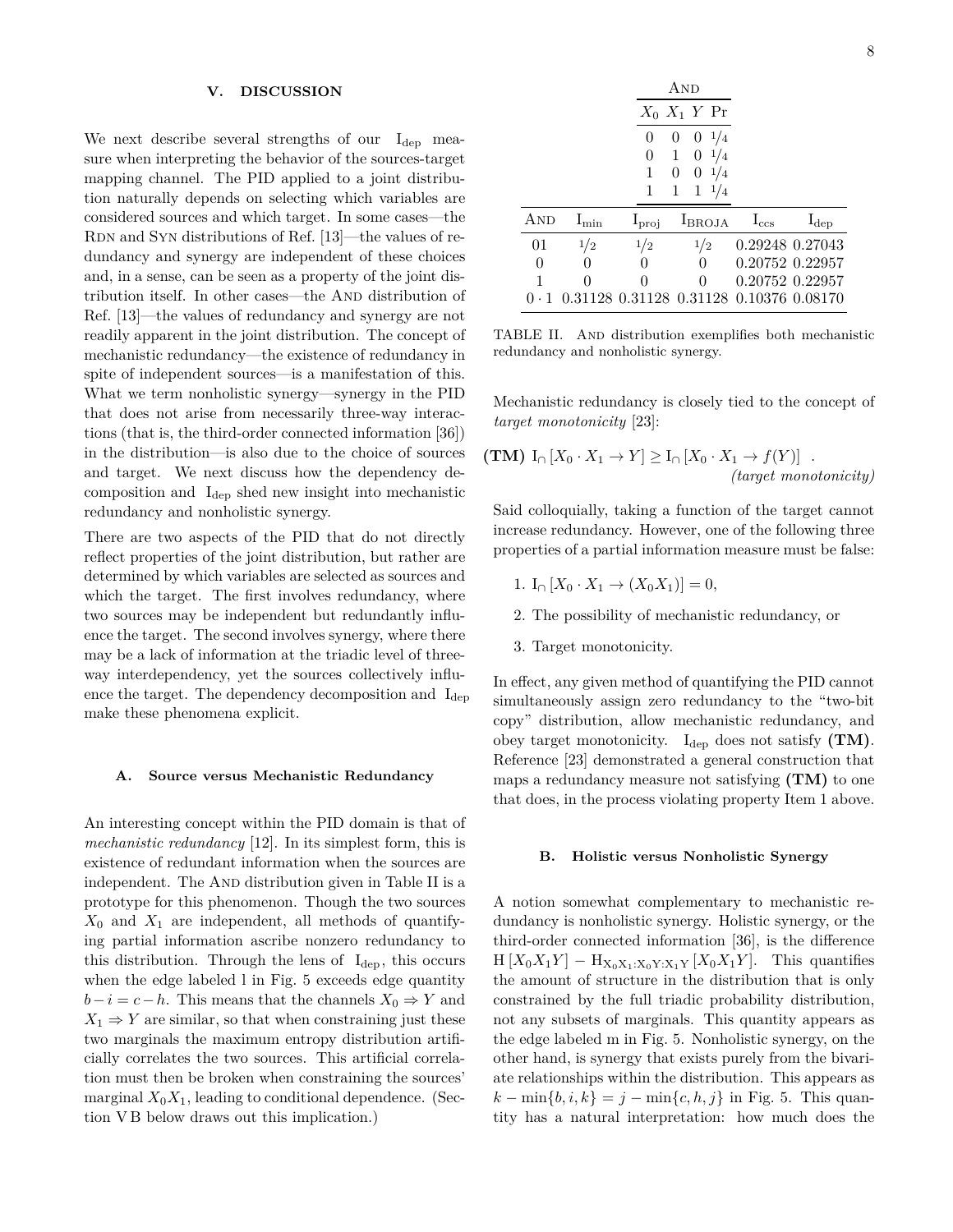

FIG. 5. Dependency structure for two source variables  $X_0$ and  $X_1$  and one target variable  $Y$ . Edges colored blue correspond to adding constraint  $X_0$   $X_1$ ; edges colored green to adding constraint  $X_0$   $Y$ ; and edges colored red to  $X_1$   $Y$ . The unique information  $I_{\text{dep}}[X_0 \to Y]$  is calculated by considering the least change in  $I_{\sigma}[X_0X_1:Y]$  along the green edges. See Appendix B and Fig. 7 for identities among the edges important for  $I_{dep}$ .

constraint  $X_0Y$  influence  $I[X_0X_1:Y]$  in the context of the other dyadic relationships  $(X_0X_1, X_1Y)$ , minus the unique information  $I_{dep} [0 \rightarrow Y]$ . The total PID synergy is then  $I_{\text{dep}}[01 \rightarrow Y] = m + k - \min\{b, i, k\}$  $m + j - \min\{c, h, j\}.$ 

Here, again, the AND distribution seen in Table II exemplifies the phenomenon. The AND distribution is completely defined by the constraint  $X_0X_1$  :  $X_0Y$  :  $X_1Y$ . That is, the And distribution is the only distribution satisfying these pairwise constraints. This implies that the holistic synergy is zero. In spite of this, all methods of quantifying partial information (correctly) assign nonzero synergy to this distribution. This is a consequence of coinformation being negative. This raises an interesting question: are there triadic (three-way) dependencies in the AND distribution? Notably, the distribution can be defined as the maximum entropy distribution satisfying certain pairwise marginals, yet it has negative co-information and therefore nonzero synergy and exhibits conditional dependence.

## **C. Shortcomings**

Idep comes with its own concerns, however. First, it is defined using a minimum. Besides being mildly aesthetically displeasing, this can lead to nondifferentiable (though continuous) behavior, as seen in Fig. 4. Nondifferentiability can be seen as natural, as we have argued, if it coincides with a switch in qualitative behavior.

Perhaps more interestingly,  $I_{dep}$  does not correspond to either the camel or elephant intuitions as described in Ref. [26] which proposes information-theoretical cryptography as a basis for unique information. In the relatively straightforward example of the PNT. UNQ. distribution, I<sub>dep</sub> does not correspond with any other proposed method of quantifying the PID. In this instance, it is simple to state why  $I_{\text{dep}}$  quantifies the unique information as  $1/4$  bit: after constraining either  $X_0Y$  or  $X_1Y$ , constraining the other only increases  $I[X_0X_1:Y]$  by 1/4 bit; that is, the unique value of either  $X_0Y$  or  $X_1Y$ is only a quarter because there exist contexts where that is all it can contribute to  $I[X_0X_1:Y]$ . However, it is difficult to see the operational meaning of this value. All other proposed methods match one or another secret key agreement rate. And so, they at least have a concrete operational interpretation.

Finally,  $I_{dep}$  is a measure of unique information and so it cannot alone be used to quantify the PID with three or more sources. And, in the event where unique informations in concert with standard information measures are in fact sufficient for quantifying the entire PID,  $I_{\text{dep}}$ 's adherence to the identity axiom implies that it necessarily does not obey local positivity with three or more sources.

## **VI. CONCLUSION**

We developed a promising new method  $I_{dep}$  of quantifying the partial information decomposition that circumvents many problems plaguing previous attempts. It satisfies axioms **(S)**, **(SR)**, **(M)**, **(LP)**, and **(Id)**; see Appendix C. It does not, however, satisfy the Blackwell property  $(BP)$  and so, like  $I_{ccs}$ , it agrees with previous game-theoretic arguments raised in Ref. [17]. Unlike  $I_{ccs}$ , though,  $I_{dep}$  satisfies  $(LP)$ . This makes it the only measure satisfying **(Id)** and **(LP)** which does not require that redundancy is fixed by  $X_0Y : X_1Y$ .

The  $I_{\text{dep}}$  method does not overcome the negativity arising in the trivariate source explored in Refs. [18, 19, 22]. We agree with Ref. [22] that the likely solution is to employ a different lattice. We further believe that the flexibility of our dependency structure could lead to methods of quantifying this hypothetical new lattice and to elucidating many other challenges in decomposing joint information, especially once the statistical significance of its structure applied to empirical data is explored.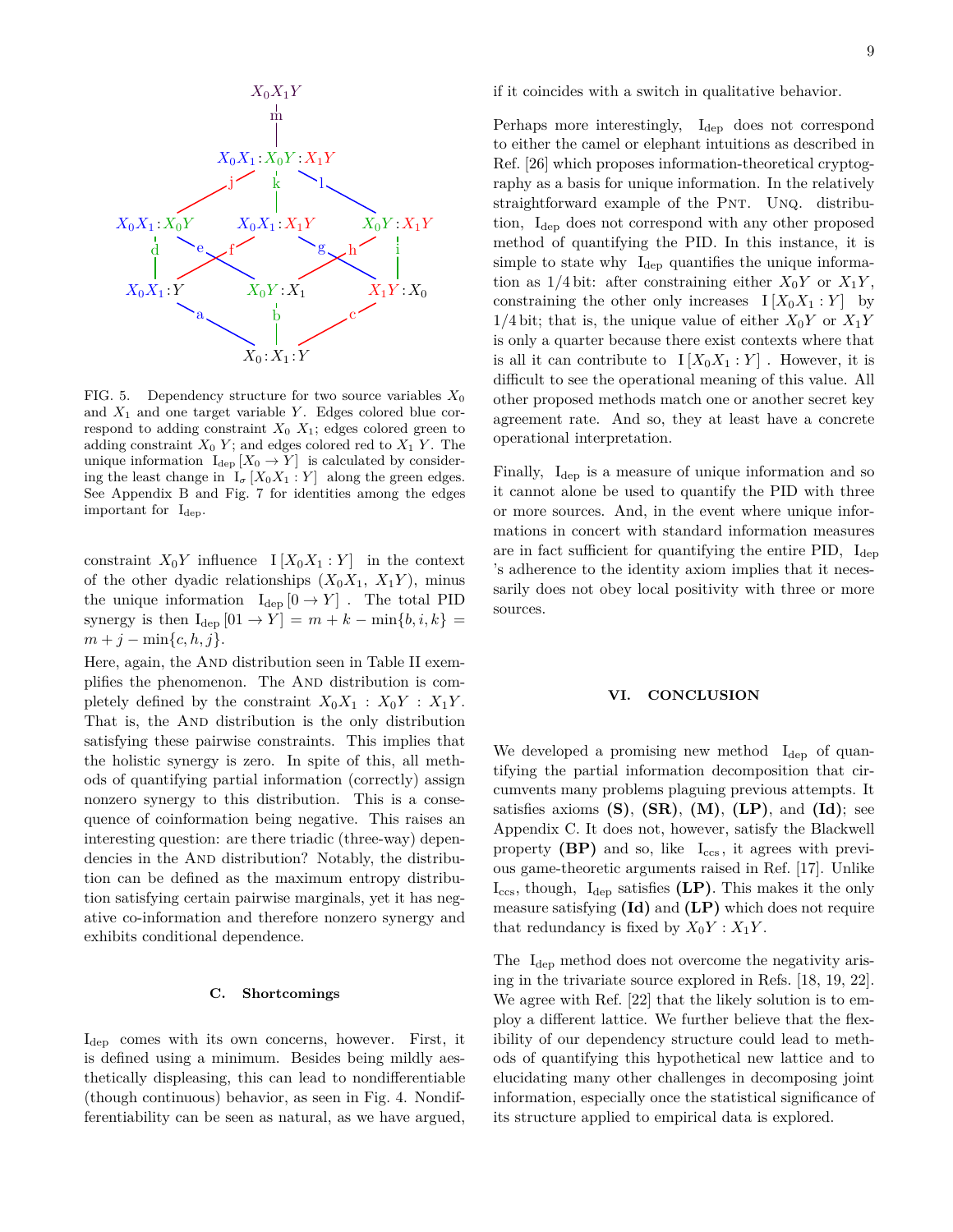## **ACKNOWLEDGMENTS**

The authors thank Robin Ince and Daniel Feldspar for many helpful conversations. JPC thanks the Santa Fe Institute for its hospitality during visits. JPC is an SFI External Faculty member. This material is based

- [1] A. J. Gates and L. M. Rocha. Control of complex networks requires both structure and dynamics. *Scientific reports*, 6:24456, 2016. 1
- [2] S. P. Faber, N. M. Timme, J. M. Beggs, and E. L. Newman. Computation is concentrated in rich clubs of local cortical neurons. *bioRxiv*, page 290981, 2018. 1
- [3] V. Vijayaraghavan, R. G. James, and J. P. Crutchfield. Anatomy of a spin: the information-theoretic structure of classical spin systems. *Entropy*, 19(5):214, 2017. 1
- [4] R. G. James, B. D. M. Ayala, B. Zakirov, and J. P. Crutchfield. Modes of information flow. *arXiv preprint arXiv:1808.06723*, 2018. 1
- [5] R. B. Arellano-Valle, J. E. Contreras-Reyes, and M. G. Genton. Shannon entropy and mutual information for multivariate skew-elliptical distributions. *Scandinavian Journal of Statistics*, 40(1):42–62, 2013. 1
- [6] C. E. Shannon. A mathematical theory of communication. *Bell Sys. Tech. J.*, 27:379–423, 623–656, 1948. 1
- [7] C. E. Shannon. The bandwagon. *IEEE Transactions on Information Theory*, 2(3):3, 1956. 1
- [8] C. E. Shannon. The lattice theory of information. *Trans. IRE Prof. Group Info. Th.*, 1(1):105–107, 1953. 1
- [9] G. Birkhoff. *Lattice Theory*. American Mathematical Society, Providence, Rhode Island, first edition, 1940. 1, 2, 4
- [10] P. L. Williams and R. D. Beer. Nonnegative decomposition of multivariate information. *arXiv:1004.2515*. 1, 2, 3
- [11] R. G. James and J. P. Crutchfield. Multivariate dependence beyond shannon information. *Entropy*, 19(10):531, 2017. 1
- [12] M. Harder, C. Salge, and D. Polani. Bivariate measure of redundant information. *Phys. Rev. E*, 87(1):012130, 2013. 1, 3, 8
- [13] V. Griffith and C. Koch. Quantifying synergistic mutual information. In *Guided Self-Organization: Inception*, pages 159–190. Springer, 2014. 3, 6, 8
- [14] N. Bertschinger, J. Rauh, E. Olbrich, J. Jost, and N. Ay. Quantifying unique information. *Entropy*, 16(4):2161– 2183, 2014. 1, 3, 4, 7
- [15] D. Chicharro. Quantifying multivariate redundancy with maximum entropy decompositions of mutual information. *arXiv:1708.03845*.
- [16] V. Griffith, E. K.P. Chong, R. G. James, C. J. Ellison, and J. P. Crutchfield. Intersection information based on common randomness. *Entropy*, 16(4):1985–2000, 2014. 1, 3

upon work supported by, or in part by, the UC Davis Intel Parallel Computing Center, John Templeton Foundation grant 52095, Foundational Questions Institute grant FQXi-RFP-1609, the U.S. Army Research Laboratory and the U. S. Army Research Office under contracts W911NF-13-1-0390 and W911NF-13-1-0340.

- [17] R. A.A. Ince. Measuring multivariate redundant information with pointwise common change in surprisal. *Entropy*, 19(7):318, 2017. 1, 4, 6, 9
- [18] N. Bertschinger, J. Rauh, E. Olbrich, and J. Jost. Shared information-new insights and problems in decomposing information in complex systems. In *Proceedings of the European Conference on Complex Systems 2012*, pages 251–269. Springer, 2013. 1, 3, 9
- [19] J. Rauh, N. Bertschinger, E. Olbrich, and J. Jost. Reconsidering unique information: Towards a multivariate information decomposition. In *Information Theory (ISIT), 2014 IEEE International Symposium on*, pages 2232–2236. IEEE, 2014. 9
- [20] D. Chicharro and S. Panzeri. Redundancy and synergy in dual decompositions of mutual information gain and information loss. *arXiv:1612.09522*. 1
- [21] P. K. Banerjee and V. Griffith. Synergy, redundancy and common information. *arXiv:1509.03706*. 1
- [22] J. Rauh. Secret sharing and shared information. *Entropy*, 19(11):601, 2017. 1, 9
- [23] J. Rauh, P. K. Banerjee, E. Olbrich, J. Jost, and N. Bertschinger. On extractable shared information. *Entropy*, 19(7):328, 2017. 1, 6, 8
- [24] K. Krippendorff. Ross Ashby's information theory: A bit of history, some solutions to problems, and what we face today. *Intl. J. General Systems*, 38(2):189–212, 2009. 1
- [25] M. Zwick. An overview of reconstructability analysis. *Kybernetes*, 33(5/6):877–905, 2004. 1, 5, 6
- [26] R. G. James, J. Emenheiser, and J. P. Crutchfield. A perspective on unique information: Directionality, intuitions, and secret key agreement. *arXiv:1808.08606*. 1, 4, 6, 9
- [27] T. M. Cover and J. A. Thomas. *Elements of Information Theory*. Wiley-Interscience, New York, second edition, 2006. 2, 5
- [28] D. MacKay. *Information Theory, Inference, and Learning Algorithms*. Cambridge University Press, Cambridge, United Kingdom, 2003.
- [29] R. W. Yeung. *Information theory and network coding*. Springer, New York, 2008. 2
- [30] E. W. Dijkstra. Why numbering should start at zero. 1982. 2
- [31] A. J. Bell. The co-information lattice. In S. Makino S. Amari, A. Cichocki and N. Murata, editors, *Proc. Fifth Intl. Workshop on Independent Component Analysis and Blind Signal Separation*, volume ICA 2003, pages 921– 926, New York, 2003. Springer. 3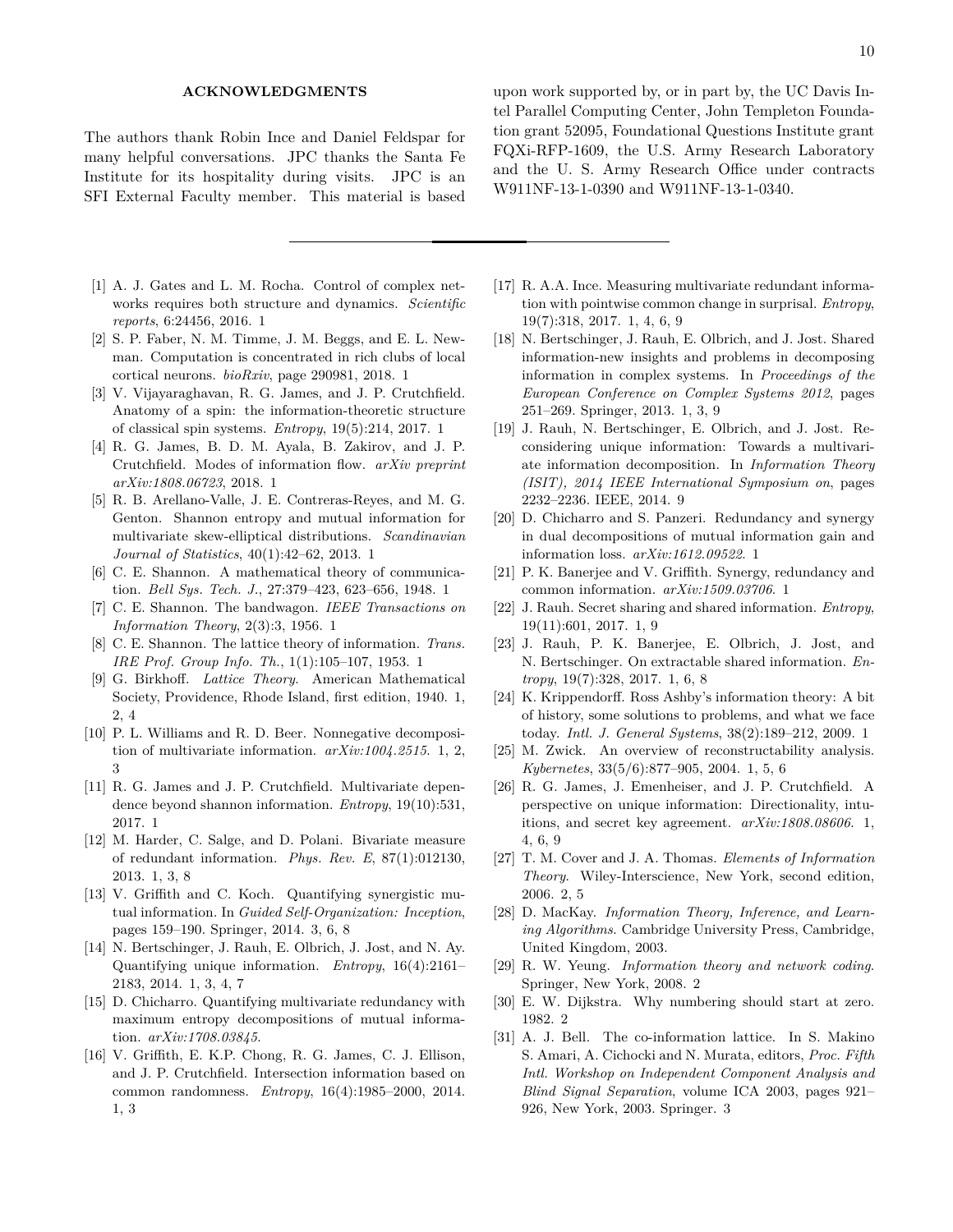- [32] U. M. Maurer and S. Wolf. Unconditionally secure key agreement and the intrinsic conditional information. *IEEE Transactions on Information Theory*, 45(2):499– 514, 1999. 3
- [33] E. T. Jaynes. Where do we stand on maximum entropy? In E. T. Jaynes, editor, *Essays on Probability, Statistics, and Statistical Physics*, page 210. Reidel, London, 1983. 4
- [34] N. Virgo and D. Polani. Decomposing multivariate information (abstract). 2017. Accessed 26 April 2018, https: //www.mis.mpg.de/fileadmin/pdf/abstract\_gso18\_3302.pdf.  $5\,$
- [35] S. Amari. Information geometry on hierarchy of probability distributions. *IEEE transactions on information theory*, 47(5):1701–1711, 2001. 5
- [36] E. Schneidman, S. Still, M. J. Berry, and W. Bialek. Network information and connected correlations. *Phys. Rev. Lett.*, 91(23):238701, 2003. 5, 8, 13
- [37] J. Runge. Quantifying information transfer and mediation along causal pathways in complex systems. *Phys. Rev. E*, 92(6):062829, 2015. 5
- [38] J. Sun and E. M. Bollt. Causation entropy identifies indirect influences, dominance of neighbors and anticipatory couplings. *Physica D: Nonlinear Phenomena*, 267:49–57, 2014. 5
- [39] J. Pearl. *Probabilistic Reasoning in Intelligent Systems* . Morgan Kaufmann, New York, 1988. 5
- [40] R. G. James, C. J. Ellison, and J. P. Crutchfield. dit: a Python package for discrete information theory. *The Journal of Open Source Software*, 3(25):738, 2018. 6, 7
- [41] C. Finn and J. T. Lizier. Pointwise partial information decomposition using the specificity and ambiguity lattices. *Entropy*, 20(4):297, 2018. 6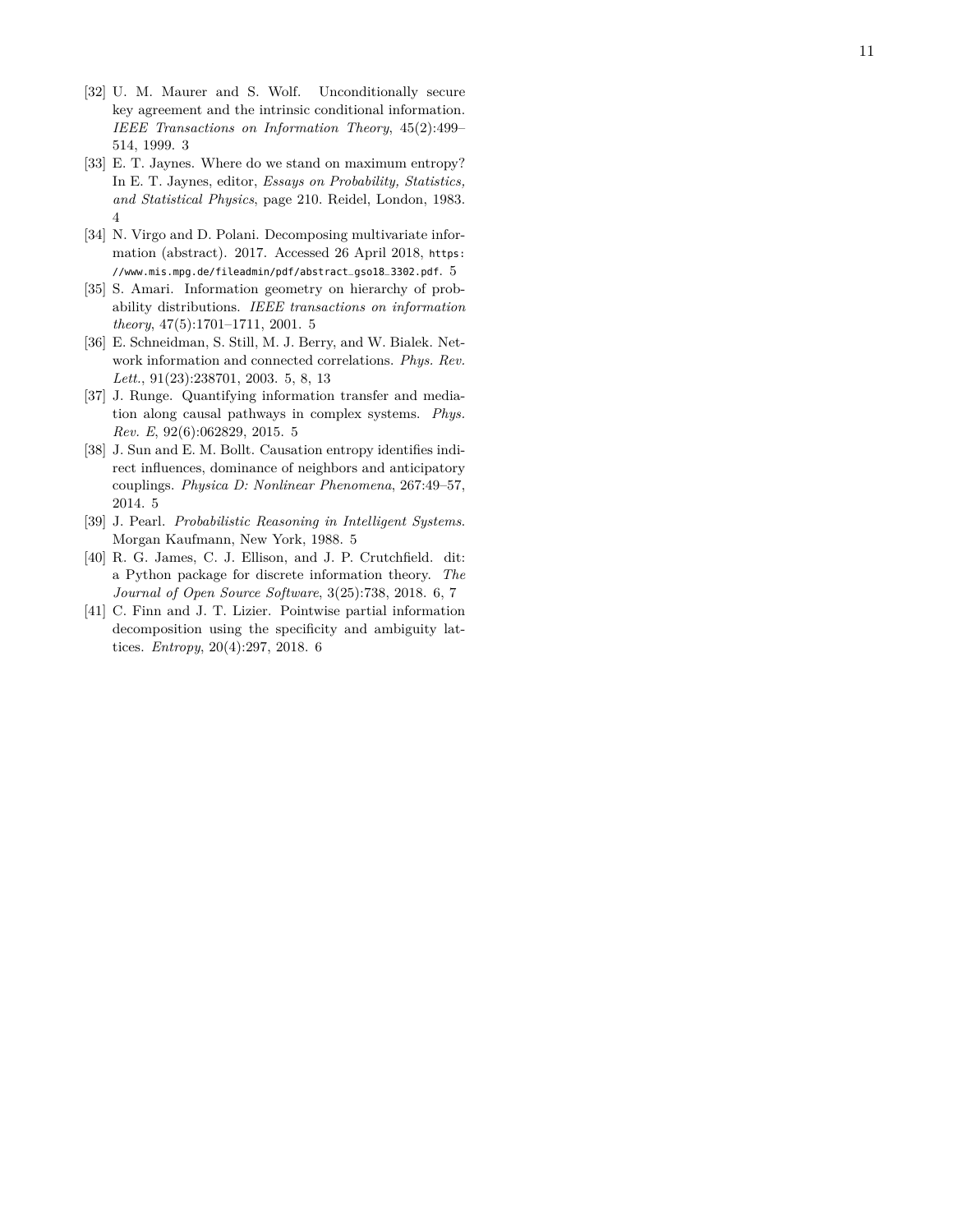# **Appendix A: Constrained Three-Variable Maximum Entropy Distributions**

Here, we characterize the maximum entropy distributions defined in Eq. (6) and used to populate the dependency structure. In particular, we give maximum entropy distributions for forms of marginal constraints that describe the lowest three levels of the constraint lattice as shown in Fig. 2.

Let us fix notation. Consider a joint distribution *p*(*ABC*) and maximum entropy distributions for some constraint set  $\sigma$ :  $p_{\sigma}$  (*ABC*). We label information measures and other quantities that are computed relative to this constrained maximum entropy distribution with the subscript  $\sigma$ : for example, H<sub>A:B:C</sub> [*ABC*] refers to the entropy of the product distribution  $p(abc) = p(a)p(b)p(c)$ , as this is the distribution consistent with the constraint *A* : *B* : *C* and has maximum entropy. Such quantities without a subscript are calculated from the original distribution. In our use of the dependency structure to quantify unique information, we are interested in  $I_{\sigma}$  [*AB* : *C*] as this will represent the sources-target mutual information.

The lowest node in the dependency lattice constrains all single-variable marginal distributions, but no pairwise marginal distributions. With only single-variable marginal distributions constrained, the maximum entropy distribution is such that the variables are independent, also known as the product distribution:

$$
p_{A:B:C}(ABC) = p(A)p(B)p(C) .
$$
 (A1)

It can be seen that this must be the maximum entropy distribution, since an increase in any mutual information corresponds to an equal decrease in at least two conditional entropies, resulting in a lower total entropy. The informational structure of this distribution can be seen in Fig. 6a.

The first row up in the constraint lattice captures those antichains that contain one pairwise constraint and one single-variable constraint. The maximum entropy distribution corresponding to this constraint set is given by:

$$
p_{AC:B}(ABC) = p(AC)p(B) .
$$
 (A2)

All atoms of the information diagram that capture the overlap of  $H[AC]$  and  $H[B]$  vanish. Again, it can be seen that the maximum entropy distribution must take this form, since any deviation from the information partitioning seen in Fig. 6b, which satisfies the constraint *AC* : *B*, must result in an overall decrease to the entropy.

The elements in the second row of the constraint lattice



FIG. 6. Information diagrams corresponding to the maximum entropy distributions described in Eqs. (A1) to (A3). The four variables in subfigure (c) satisfy  $a+b+c+d = H[C]$ ,  $b + c = I[A:C]$ , and  $c + d = I[B:C]$ .

include constraints on two pairwise marginal distributions each. These constraints both contain one of the variables, and the maximum entropy distribution takes on the following Markov form:

$$
p_{AC:BC}(ABC) = p(A|C)p(B|C)p(C) . \qquad (A3)
$$

This distribution forms a Markov chain *A*−◦−*C*−◦−*B* and therefore  $I_{\text{AC:BC}}[A:B|C] = 0$ . To see that this must be the form of the maximum entropy distribution, consider the expansion:

$$
H [ABC] = H [C] + H [A|C] + H [B|C] - I [A:B|C] .
$$

The first three terms of the righthand side are constrained by  $p(C)$ ,  $p(AC)$ , and  $p(BC)$ , respectively. Since the conditional mutual information is necessarily nonnegative, the final term being zero corresponds to the distribution with the maximum entropy. Such a distribution is realized by the given Markov chain. The mutual information  $I_{AC:BC}$  [*AB* : *C*] is equal to:

$$
\mathcal{I}[A:C] + \sum_{\substack{a \in \mathcal{A} \\ b \in \mathcal{B} \\ c \in \mathcal{C}}} p(a,b,c) \log_2 \frac{p(a)p(b,c)}{p(c)p(a,b)}.
$$

The information diagrams for each of these three distributions are given in Fig. 6.

With the structure of these distributions in hand, we now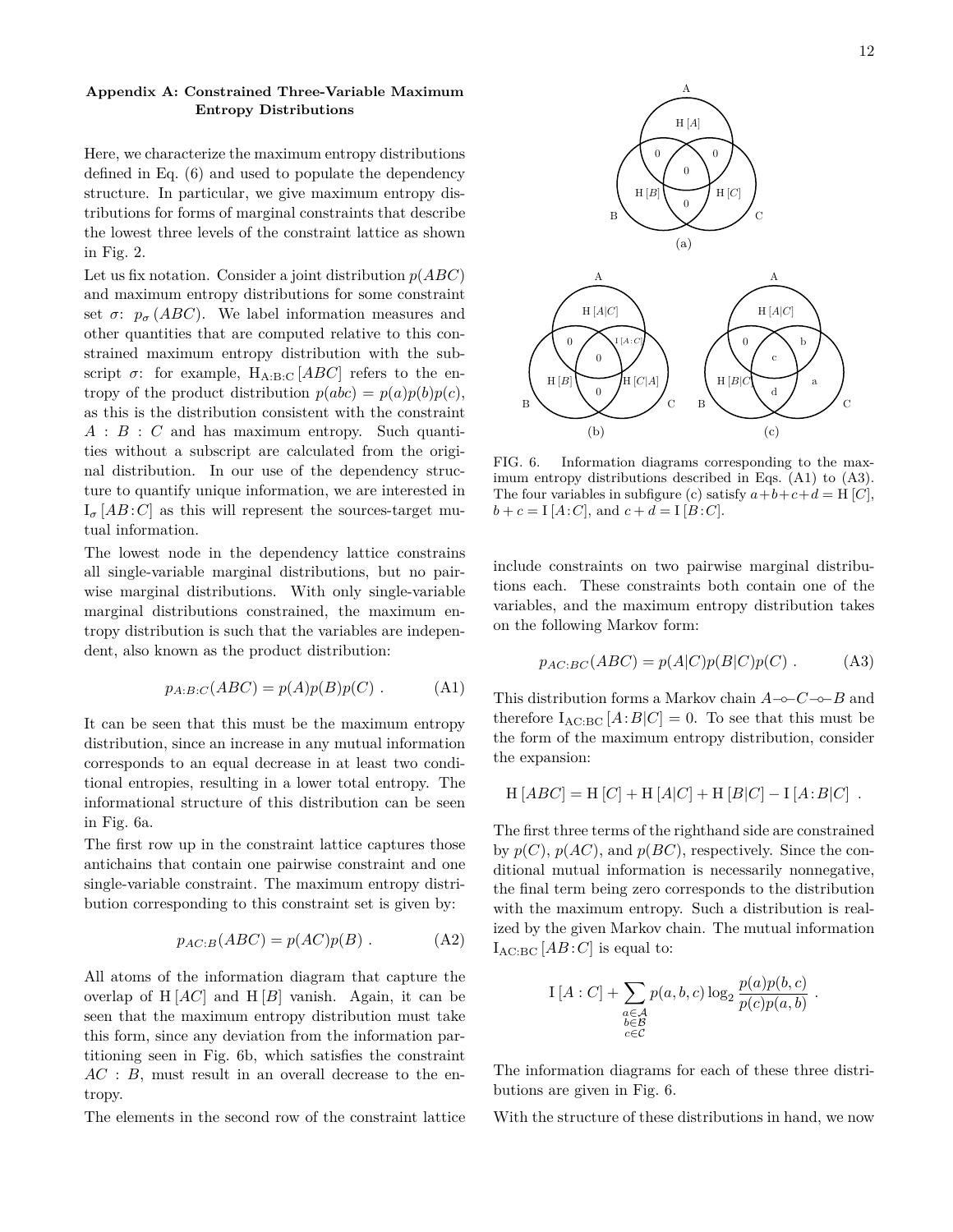

FIG. 7. The reduced form of the dependency lattice quantified by sources-target mutual information, with  $b = I[X_0:Y]$ and  $c = I[X_1 : Y]$ . All edges are guaranteed to be nonnegative except for *l*.

turn to proving several properties of the  $I_{dep}$  measure.

#### **Appendix B: Sources-Target Dependency Structure**

Interpreting the set of antichain covers as possible marginal constraints on probability distributions, we defined a dependency lattice that gradually introduces dependencies into an otherwise unstructured distribution. In this method of quantifying the partial information decomposition, Idep is defined according to the nodenode differences of the sources-target mutual information  $I[X_0X_1:Y]$ . These lattice edges are labeled in Fig. 5.

The maximum entropy distributions on the lowest three levels of nodes follow the forms given in Appendix A. By appropriately assigning  $X_0$ ,  $X_1$ , and  $Y$  to  $A$ ,  $B$ , and *C*, we obtain the relationships arising among the edges summarized in Fig. 7 and the following results for the sources-target mutual information:

$$
I_{X_0:X_1:Y}[X_0X_1:Y] = 0
$$
 (B1)

$$
I_{X_0X_1:Y}[X_0X_1:Y] = 0
$$
 (B2)

$$
I_{X_0Y:X_1}[X_0X_1:Y] = I[X_0:Y]
$$
 (B3)

$$
I_{X_1 Y : X_0} [X_0 X_1 : Y] = I [X_1 : Y]
$$
 (B4)

$$
I_{X_0X_1:X_0Y}[X_0X_1:Y] = I[X_0:Y]
$$
 (B5)

$$
I_{X_0Y:X_1Y}[X_0X_1:Y] = I[X_1:Y]
$$
 (B6)

Now, we can simply read off the values of *a* through *g*,

and derive other simple relationships:

$$
a = e = g = 0
$$
  
\n
$$
d = b = I [X_0 : Y]
$$
  
\n
$$
f = c = I [X_1 : Y]
$$
  
\n
$$
b + h = c + i
$$
  
\n
$$
b + j + m = c + k + m = I [X_0 X_1 : Y]
$$
.

Furthermore:

$$
h = I_{X_0Y:X_1Y} [X_0X_1 : Y] - I [X_0 : Y]
$$
  
\n
$$
= I_{X_0Y:X_1Y} [X_1 : Y | X_0]
$$
  
\n
$$
i = I_{X_0Y:X_1Y} [X_0X_1 : Y] - I [X_1 : Y]
$$
  
\n
$$
= I_{X_1Y:X_1Y} [X_0 : Y | X_1]
$$
  
\n
$$
j = I_{X_0X_1:X_0Y:X_1Y} [X_0X_1 : Y] - I [X_0 : Y]
$$
  
\n
$$
= I_{X_0X_1:X_0Y:X_1Y} [X_1 : Y | X_0]
$$
  
\n
$$
k = I_{X_0X_1:X_0Y:X_1Y} [X_0X_1 : Y] - I [X_1 : Y]
$$
  
\n
$$
= I_{X_0X_1:X_1Y:X_1Y} [X_0 : Y | X_1].
$$

Our first task is to demonstrate that all edges, save the one labeled *l*, correspond to nonnegative differences in the sources-target mutual information. The edges *b* and *c* are given by mutual informations and so must be nonnegative. The edges *h*, *i*, *j*, and *k* are given by conditional mutual informations computed relative to certain maximum entropy distributions and, therefore, must also be nonnegative. The edge labeled *m* is the third-order connected information [36], which can be written as a Kullback-Leibler divergence and so must also be nonnegative. This leaves only the edge *l* potentially negative. These last two edges, *l* and *m*, do not involve the addition of a source-target constraint and so are not considered in computing  $I_{dep}$ .

Next, we demonstrate that only two edges meaningfully contribute to the determination of  $I_{\text{dep}}$ . Since the coinformation  $I_{X_0Y:X_1Y}[X_0:X_1:Y] = I_{X_0Y:X_1Y}[X_0:X_1]$  is necessarily nonnegative, we find that:

$$
h \leq I [X_1 : Y] = c
$$
  

$$
i \leq I [X_0 : Y] = b.
$$

And so, in computing  $I_{\text{dep}}$  one need only consider the edges i and k (for  $I_{dep} [X_0 \rightarrow Y]$ ) or h and j (for  $I_{\text{dep}}[X_1 \rightarrow Y]$ ).

## **Appendix C: Bivariate Partial Information** I**dep Decomposition**

This section establishes the properties of the bivariate partial information decomposition induced by  $I_{\text{dep}}$ .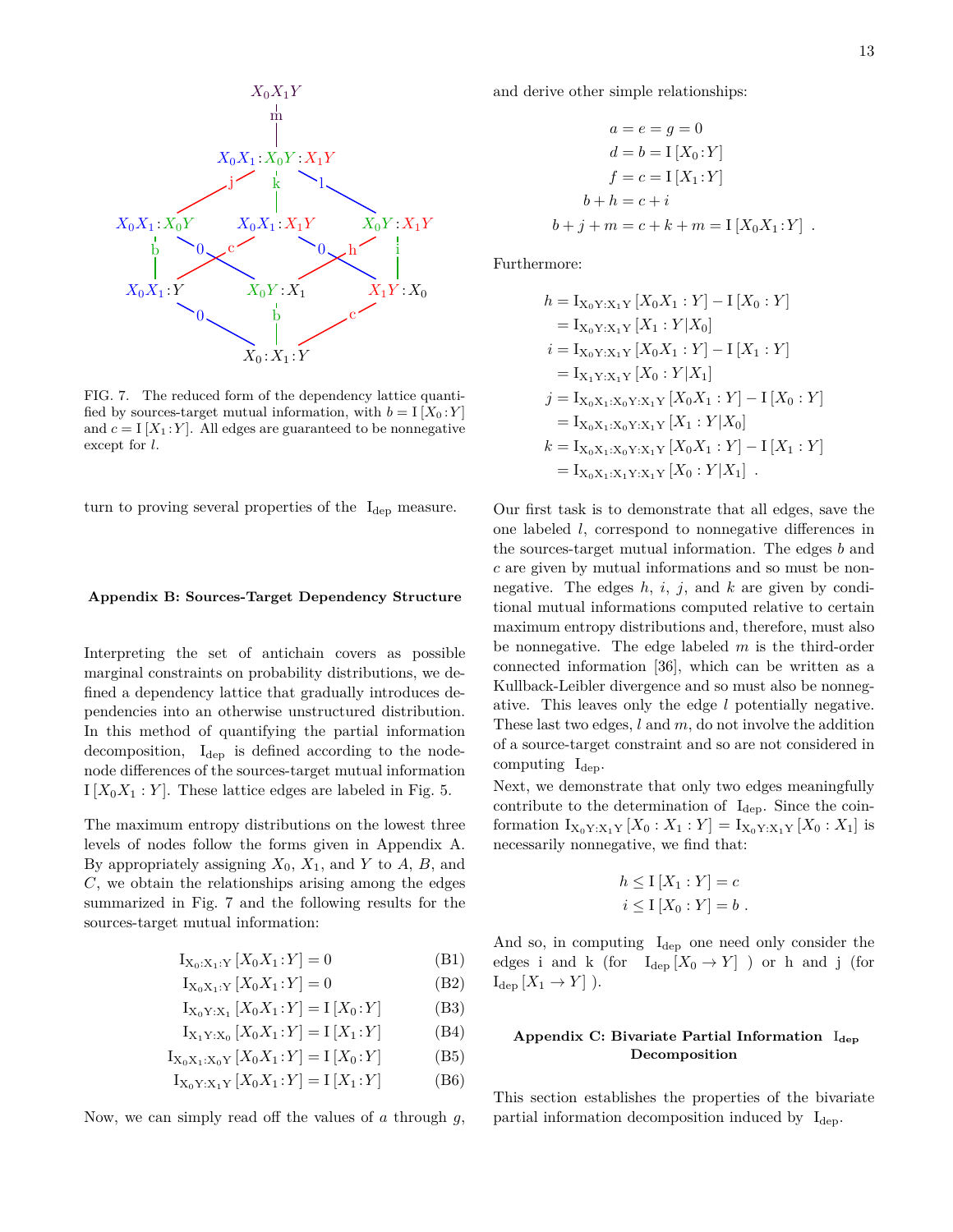## **Self-redundancy**

Property  $(SR)$ : I<sub>∩</sub> [*i*  $\rightarrow$  *Y*] = I [*X<sub>i</sub>*: *Y*].

The shared information for an antichain with a single subset of source variables is precisely the mutual information between those source variables and the target.

We take this axiom constructively, defining three of the four shared informations  $I_{\cap}$  and providing three constraints on partial informations I<sub>∂</sub> in Eqs. (2) to (4).

### **Nonnegativity**

Property **(LP)**: For all antichains  $\sigma$ : I<sub> $\partial$ </sub> [ $\sigma \rightarrow Y$ ] ≥ 0.

Every partial information value resulting from the mobius inversion of the redundancy lattice is nonnegative.

We begin with the unique partial information from  $X_0$ . Both arguments of the minimum in  $I_{dep} [0 \rightarrow Y]$  were shown to be nonnegative in Appendix B:

$$
I_{\partial} [0 \to Y] = I_{\text{dep}} [0 \to Y] = \min(i, k) \ge 0.
$$

Using the self-redundancy axiom to define  $I_{\cap}$  [0  $\rightarrow$  *Y*] =  $I[X_0:Y]$  and knowing that  $I_{\partial}[0 \to Y] = \min(i,k) \leq$  $I[X_0:Y]$  from Appendix B, we have:

$$
I_{\partial} [0 \cdot 1 \to Y] = I_{\cap} [0 \to Y] - I_{\partial} [0 \to Y] \ge 0.
$$

To determine the signs of the remaining two partial information atoms, we must consider the ordering of *i* and *k*.

Reductions are done by using results of Appendix B. We repeatedly use the redundancy lattice inversions:  $I_{\partial} [1 \rightarrow Y] = I_{\cap} [1 \rightarrow Y] - I_{\partial} [0 \cdot 1 \rightarrow Y]$  and  $I_{\partial}$  [01 → *Y*] =  $I_{\cap}$  [01 → *Y*] -  $I_{\partial}$  [0 · 1 → *Y*] -  $I_{\partial}$  [0 → *Y*] - $I_{\partial}$  [1 → *Y*].

CASE 1: 
$$
i \leq k
$$
.

$$
I_{\partial} [1 \rightarrow Y] = c - (b - i) = h
$$
  
\n
$$
\geq 0 ,
$$
  
\n
$$
I_{\partial} [01 \rightarrow Y] = (c + k + m) - (c - h) - i - h
$$
  
\n
$$
= m + k - i
$$
  
\n
$$
\geq m
$$
  
\n
$$
\geq 0 .
$$

CASE 2:  $k \leq i$ .

$$
I_{\partial} [1 \rightarrow Y] = c - (b - k)
$$
  
= j  

$$
\geq 0,
$$
  

$$
I_{\partial} [01 \rightarrow Y] = (b + j + m) - (b - k) - k - j
$$
  
= m  

$$
\geq 0.
$$

In each case, the second unique information is found to be equivalent to another nonnegative edge in the dependency lattice. Additionally, the synergy is found to be bounded from below by the "holistic" synergy *m*.

#### **Monotonicity**

Property  $(M): \alpha \preceq \beta \implies I_{\cap}[\alpha \to Y] \leq I_{\cap}[\beta \to Y].$ 

For any two antichains  $\alpha$ ,  $\beta$ , an ordering between them implies the same ordering of their shared informations. This follows immediately from **(LP)** above.

### **Symmetry**

Property **(S)**: Under source reorderings, the following is invariant:

$$
I_{\partial} [0 \to Y] .
$$

The dependency lattice is symmetric by design. Relabeling the random variables is equivalent to an isomorphic relabeling of the lattice. Therefore, we consider the effect of completing the partial information decomposition by either  $I_{\text{dep}}[0 \rightarrow Y]$  or  $I_{\text{dep}}[1 \rightarrow Y]$ .

Computing  $I_{\text{dep}}[0 \to Y] = \min(b, i, k)$  gives  $I_{\partial}[1 \to Y] =$  $\min(c, h, j)$ , although we never explicitly do the second minimization. This requires simple algebra from the various multiple-paths constraints given in Appendix B. In each of the Appendix C cases,  $I_{\partial}$  [1  $\rightarrow$  *Y*] was found to be one of  $\{c, h, j\}$ . Straightforward algebra shows that it is necessarily the minimum of them in each of the particular cases.

## **Identity**

Property **(Id)**:

$$
I_{\partial} [0 \cdot 1 \to X_0 X_1] = I [X_0 : X_1] .
$$